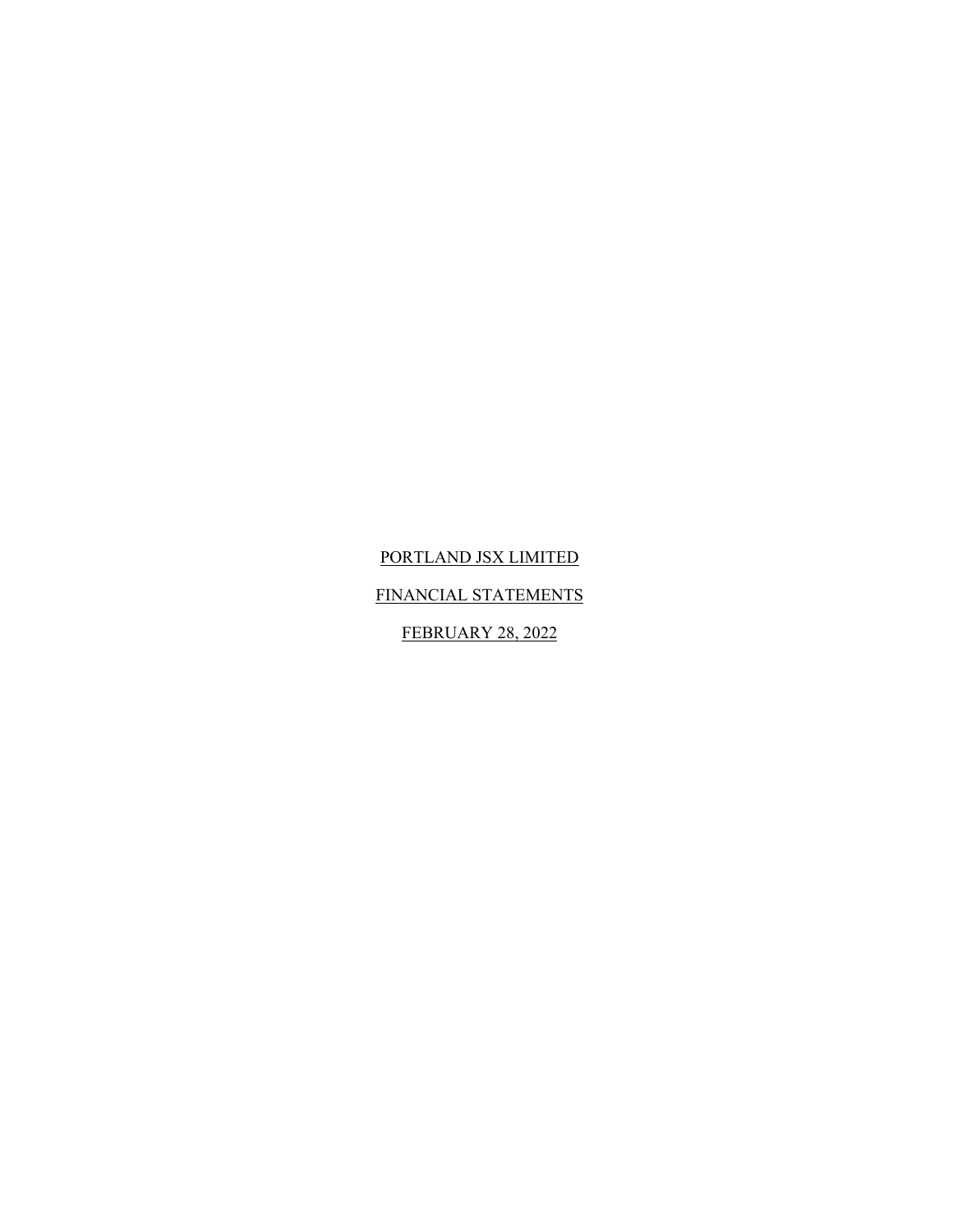

# **KPMG**

204 Johnsons Centre No. 2 Bella Rosa Road Gros-Islet Saint Lucia Telephone: (758)-453-2298 Email: ecinfo@kpmg.lc

INDEPENDENT AUDITORS' REPORT

To the Members of PORTLAND JSX LIMITED

### *Opinion*

We have audited the financial statements of Portland JSX Limited ("the Company") set out on pages 7 to 34, which comprise the statement of financial position as at February 28, 2022, the statements of profit or loss and other comprehensive income, changes in equity and cash flows for the year then ended, and notes, comprising significant accounting policies and other explanatory information.

In our opinion, the accompanying financial statements present fairly, in all material respects, the financial position of the Company as at February 28, 2022, and its financial performance and its cash flows for the year then ended in accordance with International Financial Reporting Standards (IFRS).

## *Basis for Opinion*

We conducted our audit in accordance with International Standards on Auditing (ISAs). Our responsibilities under those standards are further described in the *Auditors' Responsibilities for the Audit of the Financial Statements* section of our report. We are independent of the Company in accordance with International Ethics Standards Board for Accountants' International Code of Ethics for Professional Accountants (including International Independence Standards) (IESBA Code) together with the ethical requirements that are relevant to our audit of the financial statements in Saint Lucia and we have fulfilled our other ethical responsibilities in accordance with these requirements and the IESBA Code. We believe that the audit evidence we have obtained is sufficient and appropriate to provide a basis for our opinion.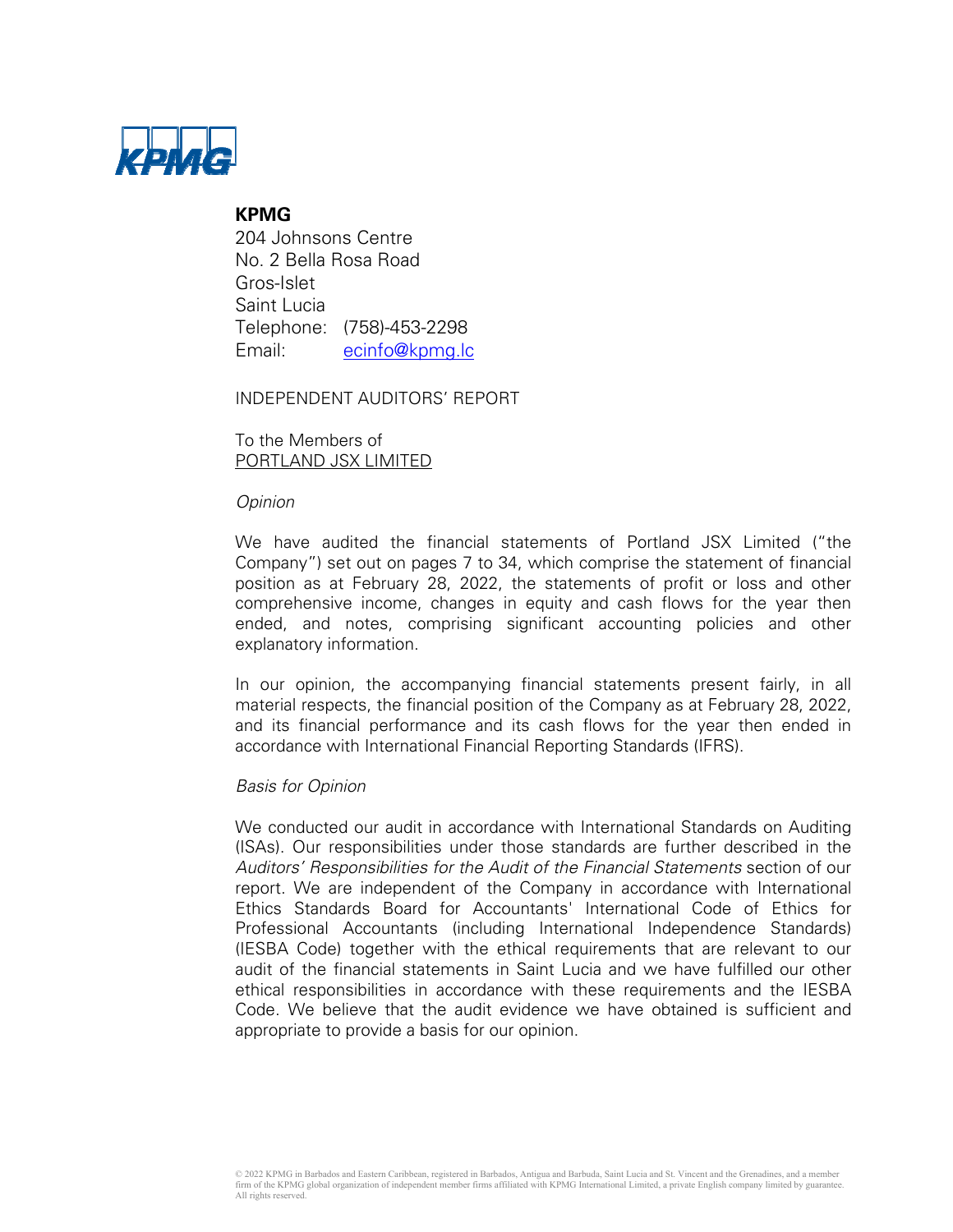

To the Members of PORTLAND JSX LIMITED

### *Key Audit Matter*

The key audit matter is that which, in our professional judgement, was of most significance in our audit of the financial statements of the current period. This matter was addressed in the context of our audit of the financial statements as a whole, and in forming our opinion thereon, and we do not provide a separate opinion on this matter.

## *Valuation of investments*

The valuation of the Company's unquoted equity investment in Portland Caribbean Fund II, L.P. ('the Fund') and Outsourcing Management Limited ('OML') have been identified as areas of significant risk, given that the measurement of unquoted investments includes significant assumptions and judgments about the performance of the underlying investments, market comparables and discounts used in the valuations.

The valuation estimate involves increased judgement in light of the economic impact of Covid-19 on the underlying investments. The volatility of prices on various markets has increased, which affects the fair value measurement either directly, if fair value is determined based on market prices, or indirectly if a valuation technique is based on inputs that are derived from volatile markets.

Our audit procedures in this area included the following:

- Using our own valuation specialists, assessing the reasonableness of the valuation methodologies employed by the Management Company and the fair value conclusions in respect of the underlying investments up to the reporting date. We considered the provisions of IFRS 13 *Fair Value Measurement* and the sources of data for market comparables, discounts and other assumptions utilised to value the underlying investments.
- Understanding and challenging the key assumptions and judgments affecting the investment valuations prepared by the Management Company.
- Assessing the adequacy and appropriateness of the Company's disclosures relating to its investments, including the valuation techniques and significant inputs in accordance with IFRS 13 (note 18).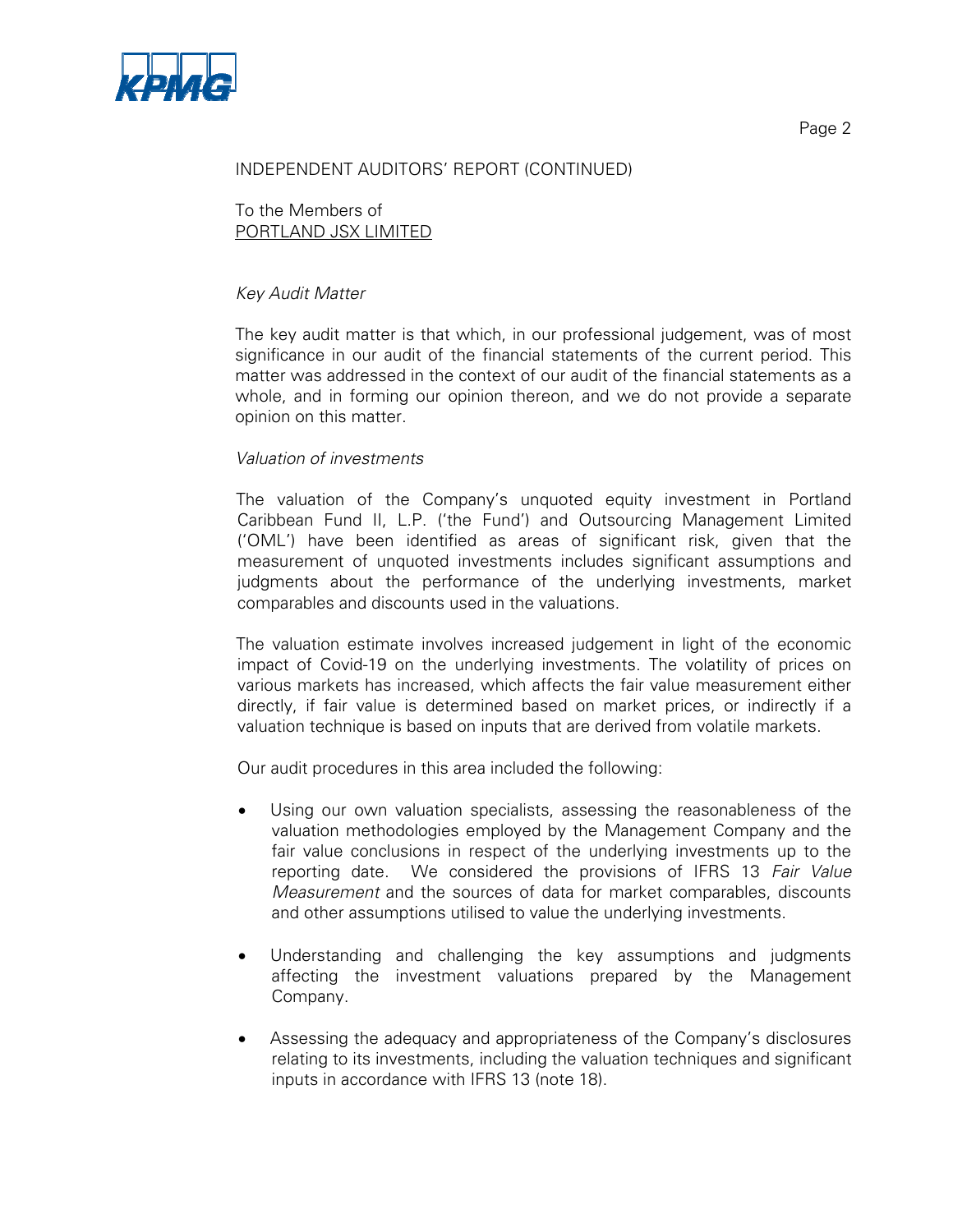

### To the Members of PORTLAND JSX LIMITED

### *Other Information*

Management is responsible for the other information. The other information comprises the information included in the annual report but does not include the financial statements and our auditors' report thereon. The annual report is expected to be made available to us after the date of this auditors' report.

Our opinion on the financial statements does not cover the other information and we will not express any form of assurance conclusion thereon.

In connection with our audit of the financial statements, our responsibility is to read the other information identified above when it becomes available and, in doing so, consider whether the other information is materially inconsistent with the financial statements or our knowledge obtained in the audit, or otherwise appears to be materially misstated.

When we read the annual report, if we conclude that there is a material misstatement therein, we are required to communicate the matter to those charged with governance.

### *Responsibilities of Management and Those Charged with Governance for the Financial Statements*

Management is responsible for the preparation and fair presentation of the financial statements in accordance with IFRS, and for such internal control as management determines is necessary to enable the preparation of financial statements that are free from material misstatement, whether due to fraud or error.

In preparing the financial statements, management is responsible for assessing the Company's ability to continue as a going concern, disclosing, as applicable, matters related to going concern and using the going concern basis of accounting unless management either intends to liquidate the Company or to cease operations, or has no realistic alternative but to do so.

Those charged with governance are responsible for overseeing the Company's financial reporting process.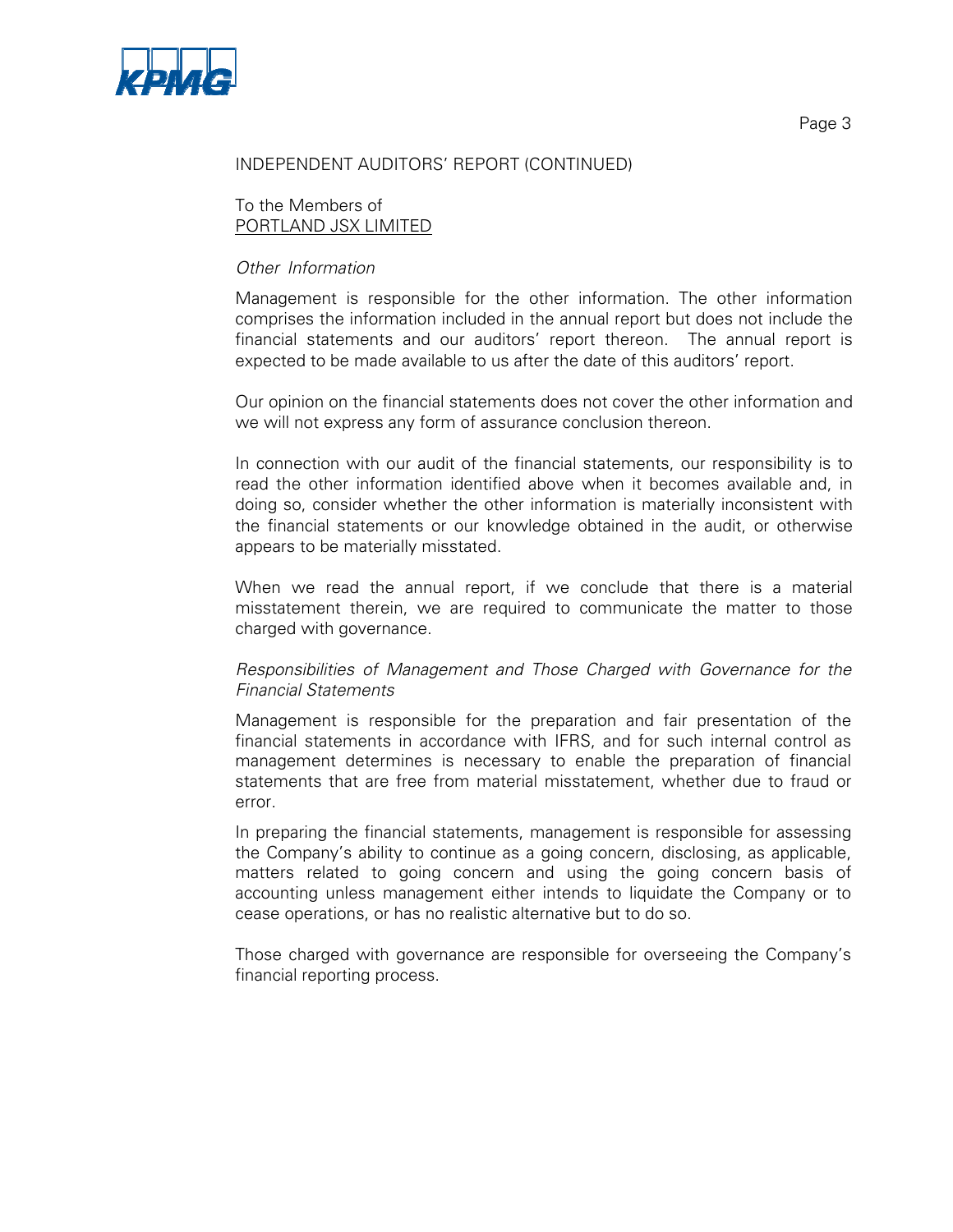

## To the Members of PORTLAND JSX LIMITED

## *Auditors' Responsibilities for the Audit of the Financial Statements*

Our objectives are to obtain reasonable assurance about whether the financial statements as a whole are free from material misstatement, whether due to fraud or error, and to issue an auditors' report that includes our opinion. Reasonable assurance is a high level of assurance, but is not a guarantee that an audit conducted in accordance with ISAs will always detect a material misstatement when it exists. Misstatements can arise from fraud or error and are considered material if, individually or in the aggregate, they could reasonably be expected to influence the economic decisions of users taken on the basis of these financial statements.

A further description of our responsibilities for the audit of the financial statements is included in the Appendix to this auditors' report. This description, which is located at pages 5 to 6, forms part of our auditors' report.

The engagement partner on the audit resulting in this independent auditors' report is Lisa Brathwaite.

SPMG

Chartered Accountants St. Lucia

April 28, 2022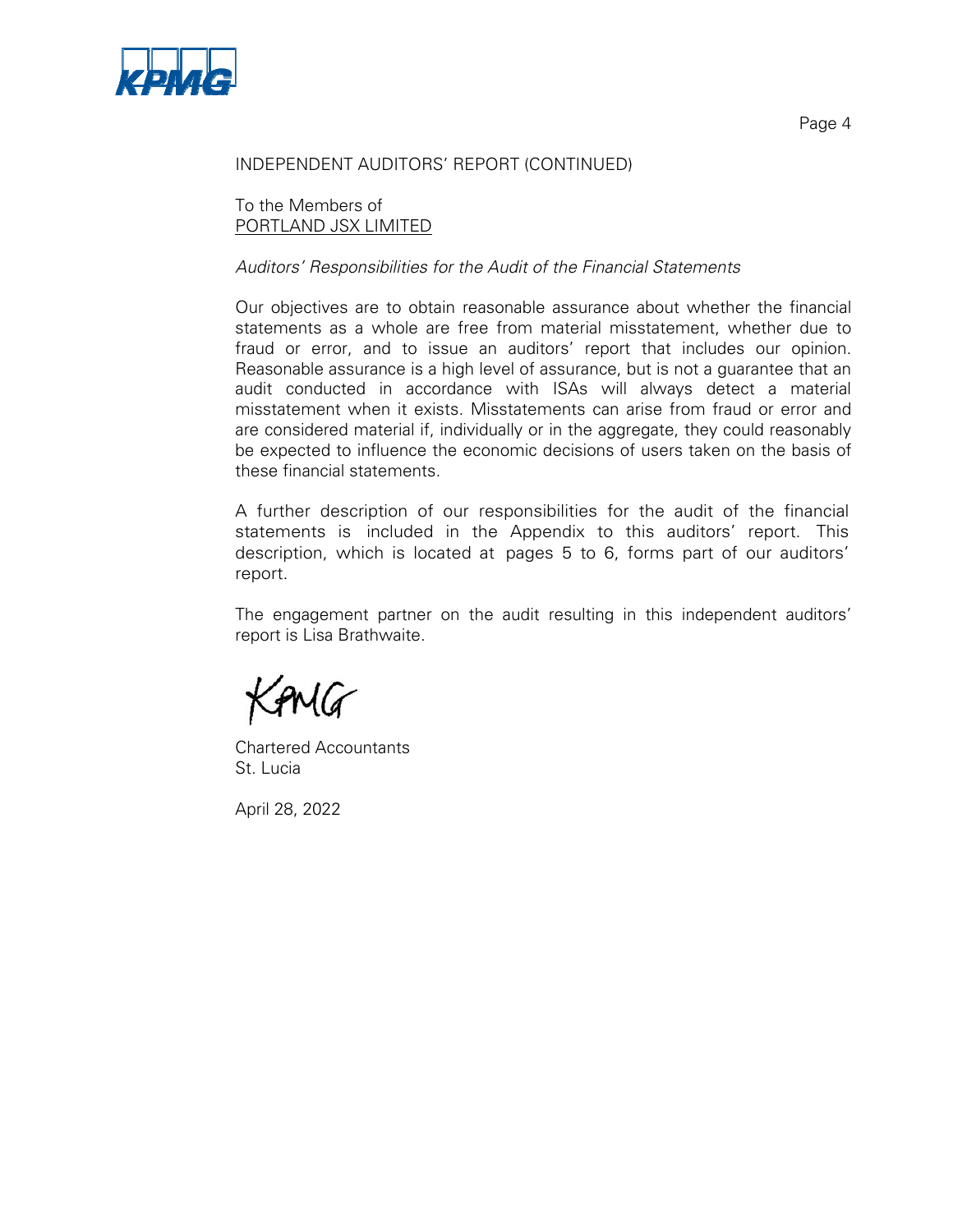

To the Members of PORTLAND JSX LIMITED

# **Appendix to the Independent Auditors' report**

As part of an audit in accordance with ISAs, we exercise professional judgment and maintain professional skepticism throughout the audit. We also:

- Identify and assess the risks of material misstatement of the financial statements, whether due to fraud or error, design and perform audit procedures responsive to those risks, and obtain audit evidence that is sufficient and appropriate to provide a basis for our opinion. The risk of not detecting a material misstatement resulting from fraud is higher than for one resulting from error, as fraud may involve collusion, forgery, intentional omissions, misrepresentations, or the override of internal control.
- Obtain an understanding of internal control relevant to the audit in order to design audit procedures that are appropriate in the circumstances, but not for the purpose of expressing an opinion on the effectiveness of the Company's internal control.
- Evaluate the appropriateness of accounting policies used and the reasonableness of accounting estimates and related disclosures made by management.
- Conclude on the appropriateness of management's use of the going concern basis of accounting and, based on the audit evidence obtained, whether a material uncertainty exists related to events or conditions that may cast significant doubt on the Company's ability to continue as a going concern. If we conclude that a material uncertainty exists, we are required to draw attention in our auditors' report to the related disclosures in the financial statements or, if such disclosures are inadequate, to modify our opinion. Our conclusions are based on the audit evidence obtained up to the date of our auditors' report. However, future events or conditions may cause the Company to cease to continue as a going concern.
- Evaluate the overall presentation, structure and content of the financial statements, including the disclosures, and whether the financial statements represent the underlying transactions and events in a manner that achieves fair presentation.

We communicate with those charged with governance regarding, among other matters, the planned scope and timing of the audit and significant audit findings, including any significant deficiencies in internal control that we identify during our audit.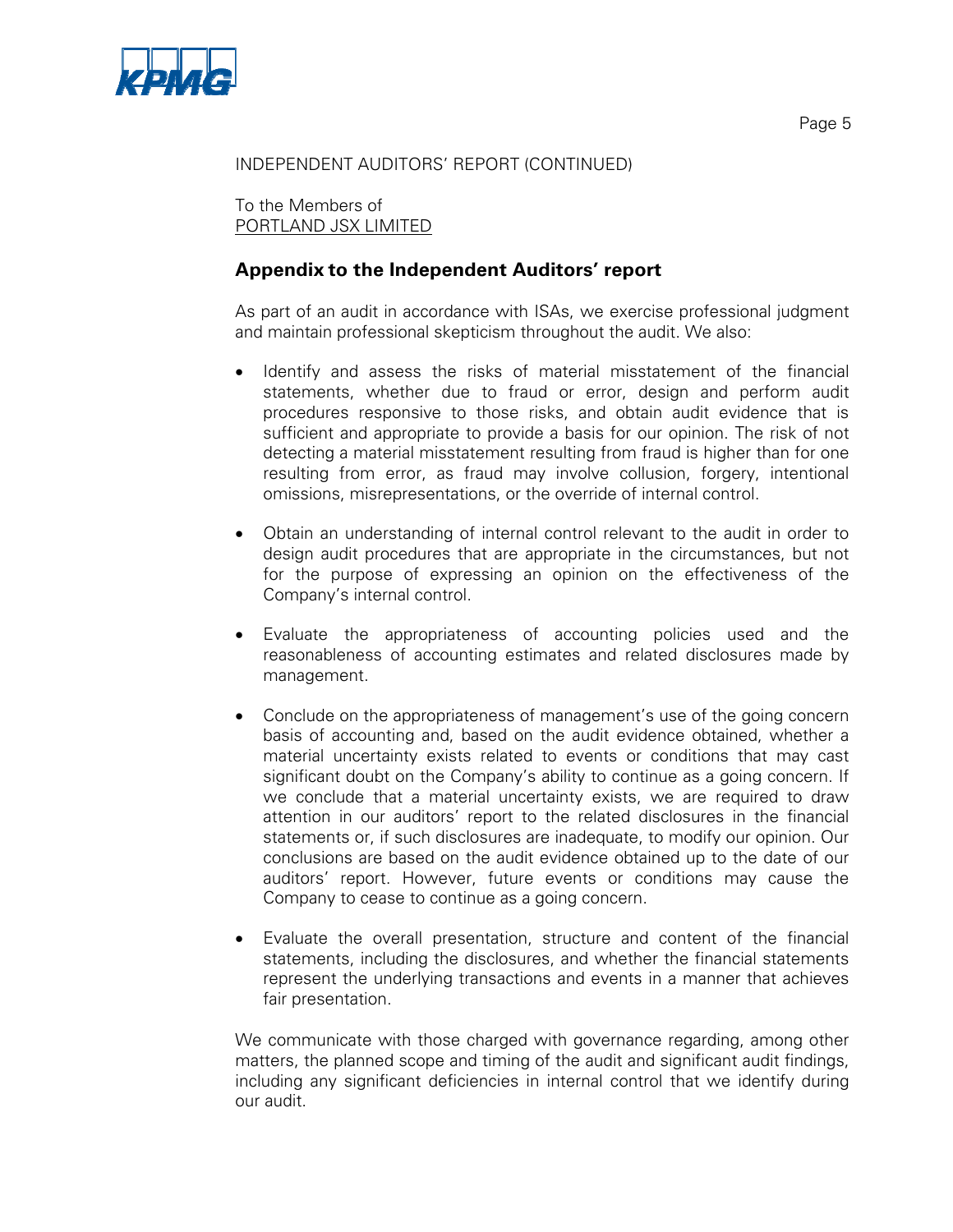

To the Members of PORTLAND JSX LIMITED

### **Appendix to the Independent Auditors' report (continued)**

We also provide those charged with governance with a statement that we have complied with relevant ethical requirements regarding independence, and communicate with them all relationships and other matters that may reasonably be thought to bear on our independence, and where applicable, actions taken to eliminate threats or safeguards applied.

From the matters communicated with those charged with governance, we determine those matters that were of most significance in the audit of the financial statements of the current period and are therefore the key audit matters. We describe these matters in our auditors' report unless law or regulation precludes public disclosure about the matter or when, in extremely rare circumstances, we determine that a matter should not be communicated in our report because the adverse consequences of doing so would reasonably be expected to outweigh the public interest benefits of such communication.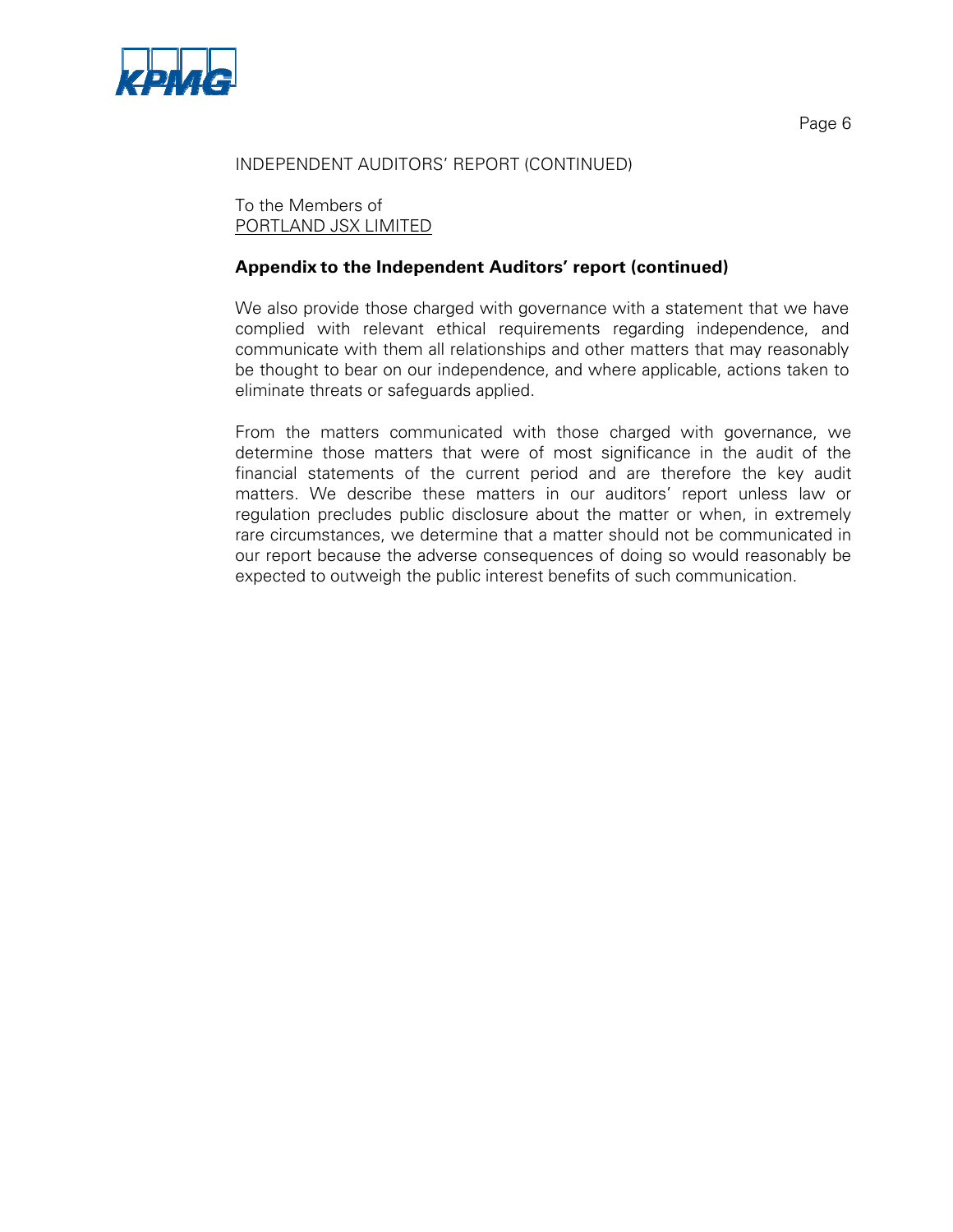Statement of Financial Position February 28, 2022

*(expressed in United States dollars unless otherwise stated)* 

|                                                                                                                 | <b>Notes</b> | 2022              | 2021       |
|-----------------------------------------------------------------------------------------------------------------|--------------|-------------------|------------|
| <b>ASSETS</b><br><b>NON-CURRENT ASSETS</b>                                                                      |              |                   |            |
| Financial investment, at fair value through profit or loss<br>Financial investment, at fair value through other | 5            | 35,807,571        | 31,431,233 |
| comprehensive income                                                                                            | 6            | 5,000,000         |            |
|                                                                                                                 |              | 40,807,571        | 31,431,233 |
| <b>CURRENT ASSETS</b>                                                                                           |              |                   |            |
| Cash and cash equivalents                                                                                       | 7            | 156,795           | 1,709      |
| Securities purchased under resale agreements                                                                    | 8            | 87,918            | 83,423     |
| Dividend receivable on preference shares                                                                        |              | 136,111           |            |
| Receivables and prepayments                                                                                     | 9            | 37,875            | 38,325     |
|                                                                                                                 |              | 418,699           | 123,457    |
| Total assets                                                                                                    |              | \$41,226,270      | 31,554,690 |
| <b>CURRENT LIABILITIES</b>                                                                                      |              |                   |            |
| Due to related parties                                                                                          | 19(c)        | 53,934            | 208,027    |
| Dividend payable on redeemable preference shares                                                                |              | 108,889           |            |
| Payables                                                                                                        | 10           | 106,318           | 96,923     |
|                                                                                                                 |              | 269,141           | 304,950    |
| <b>NON-CURRENT LIABILITIES</b>                                                                                  |              |                   |            |
| Bond payable                                                                                                    | 11           | 3,877,200         | 3,447,080  |
| Redeemable preference shares                                                                                    | 12           | 4,846,078         |            |
|                                                                                                                 |              | 8,723,278         | 3,447,080  |
| <b>Total liabilities</b>                                                                                        |              | 8,992,419         | 3,752,030  |
| <b>EQUITY</b>                                                                                                   |              |                   |            |
| Share capital                                                                                                   | 13(a)        | 25,682,953        | 25,682,953 |
| Investment revaluation reserve                                                                                  | 13(b)        | 153,922           |            |
| Retained earnings                                                                                               |              | 6,396,976         | 2,119,707  |
| Total equity                                                                                                    |              | <u>32,233,851</u> | 27,802,660 |
| Total liabilities and equity                                                                                    |              | \$41,226,270      | 31,554,690 |

The financial statements on pages 7 to 34 were approved for issue by the Board of Directors on April 28, 2022 and signed on its behalf by:

Chairman

Douglas Hewson

 Director Jonathan Murphy

The accompanying notes form an integral part of the financial statements.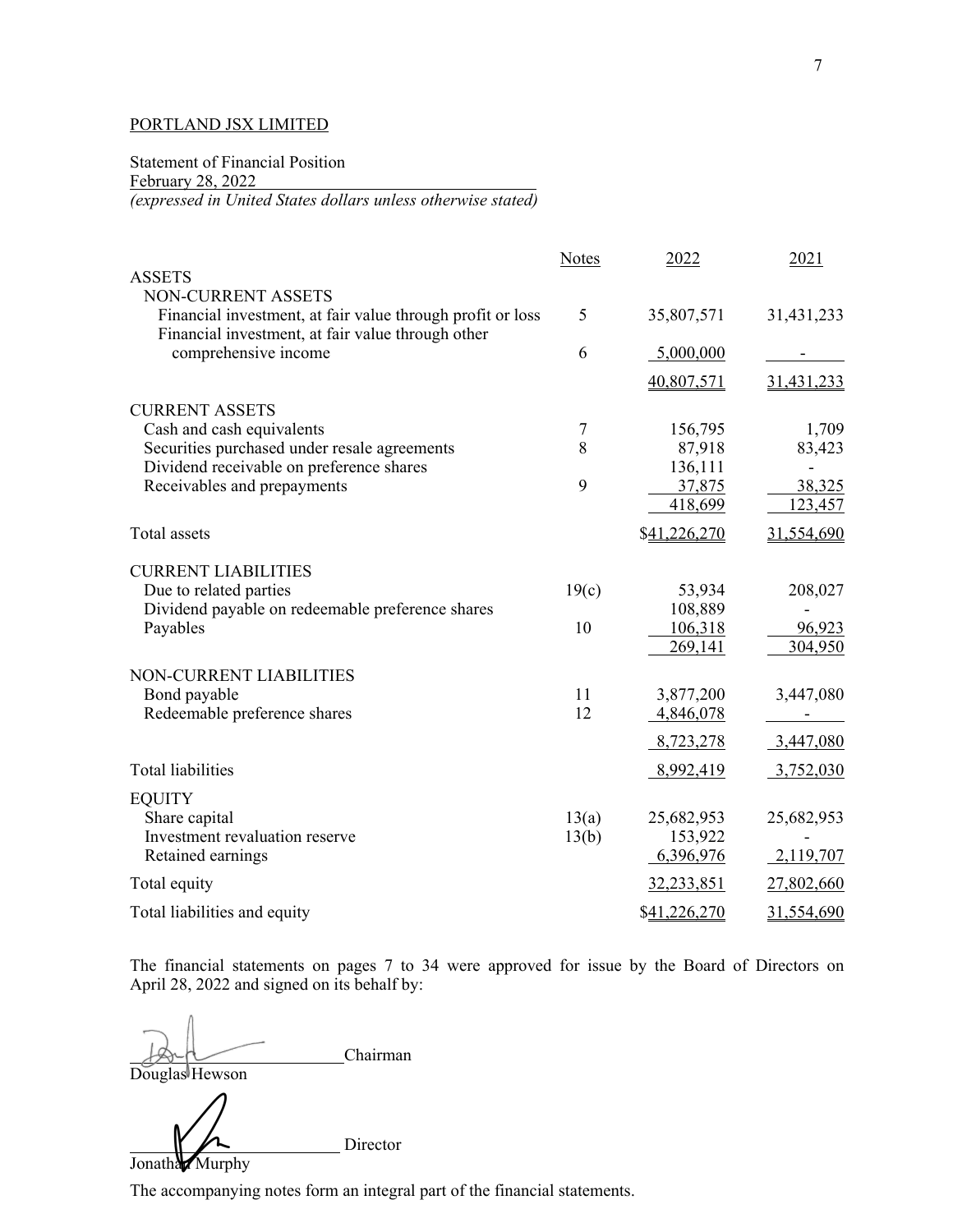## Statement of Profit or Loss and Other Comprehensive Income Year ended February 28, 2022 *(expressed in United States dollars unless otherwise stated)*

|                                                                                               | <b>Notes</b> | 2022                 | 2021                               |
|-----------------------------------------------------------------------------------------------|--------------|----------------------|------------------------------------|
| <b>INCOME</b>                                                                                 |              |                      |                                    |
| Interest income, calculated using the effective<br>interest method                            |              | 2,654                | 4,428                              |
| Net fair value gains on financial investment<br>at FVTPL                                      |              | 5,349,614            | 2,603,701                          |
| Dividend income from financial instrument at FVOCI                                            |              | 136,111              |                                    |
| Distributions of partnership interest income                                                  |              |                      | 128,901                            |
| Net foreign exchange gains                                                                    |              | 96,327               | 330,112                            |
|                                                                                               |              | 5,584,706            | 3,067,142                          |
| <b>EXPENSES</b>                                                                               |              |                      |                                    |
| Operating expenses                                                                            | 14           | 860,866)             | 604,510                            |
| Operating profit before finance costs                                                         |              | 4,723,840            | 2,462,632                          |
| Dividends paid to holders of redeemable preference shares<br>Interest expense on bond payable |              | 108,889)<br>337,682) | 346,641)                           |
| Total finance costs                                                                           |              | 446,571)             | $\left( \frac{346,641}{2} \right)$ |
| Profit for the year                                                                           |              | 4,277,269            | 2,115,991                          |
| OTHER COMPREHENSIVE INCOME<br>Items that may be reclassified to profit or loss:               |              |                      |                                    |
| Unrealised gains on redeemable preference<br>shares at FVOCI                                  | 13(b)        | 153,922              |                                    |
| Total comprehensive income                                                                    |              | \$4,431,191          | 2,115,991                          |
| Earnings per ordinary share                                                                   |              |                      |                                    |
| (expressed as $\phi$ per share)                                                               | 15           | 1.38c                | $0.68\epsilon$                     |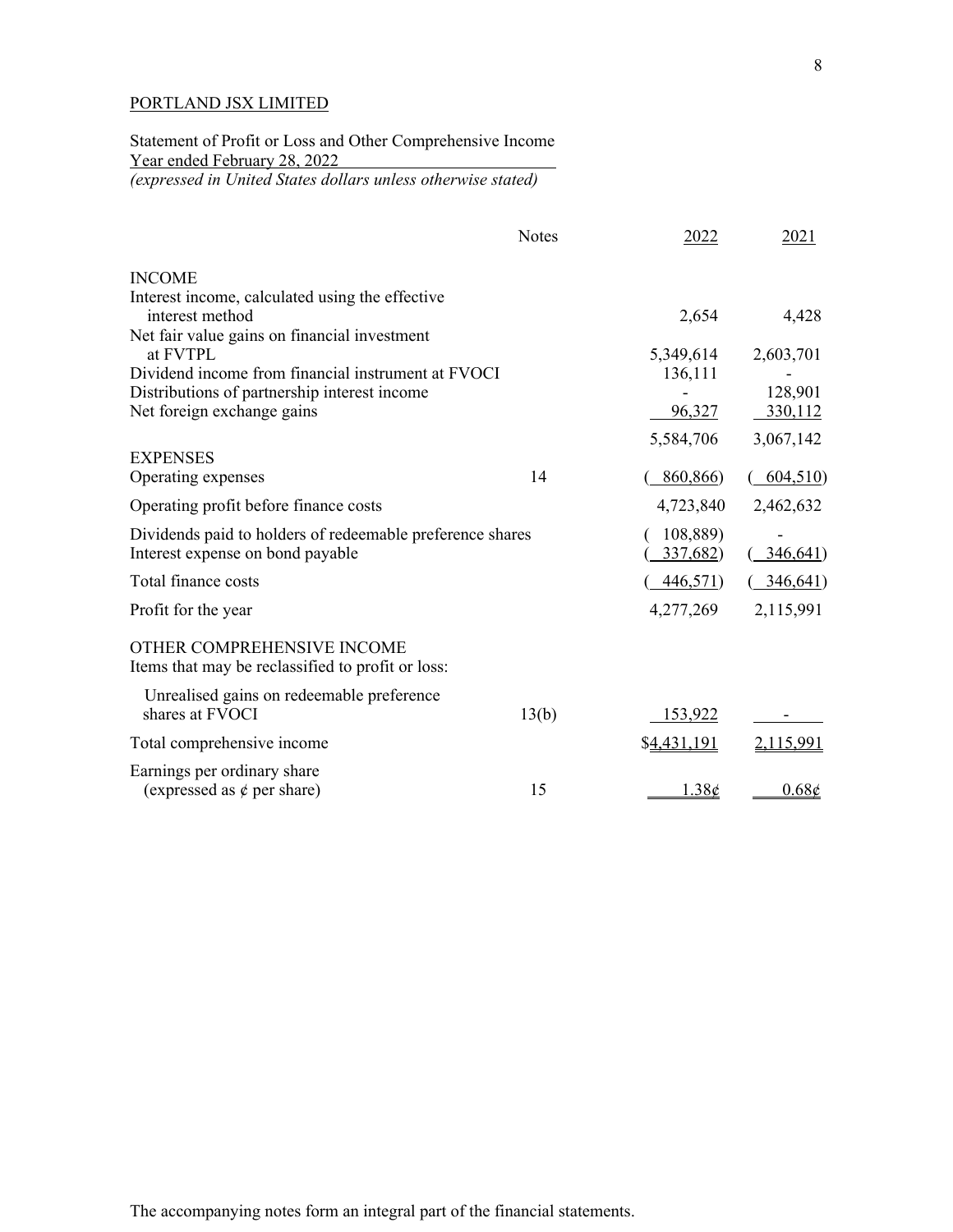Statement of Changes in Equity Year ended February 28, 2022

*(expressed in United States dollars unless otherwise stated)* 

|                                                                                        | Share<br>capital<br>[note $13(a)$ ] | Investment<br>revaluation<br>reserve<br>[note $13(b)$ ] | Retained<br>earnings | Total      |
|----------------------------------------------------------------------------------------|-------------------------------------|---------------------------------------------------------|----------------------|------------|
| Balances at February 29, 2020                                                          | 25,682,953                          |                                                         | 3,716                | 25,686,669 |
| Profit for the year, being total<br>comprehensive income                               |                                     |                                                         | 2,115,991            | 2,115,991  |
| Balances at February 28, 2021                                                          | 25,682,953                          |                                                         | 2,119,707            | 27,802,660 |
| Unrealised gains on preference<br>Shares at FVOCI, being other<br>comprehensive income |                                     | 153,922                                                 |                      | 153,922    |
| Profit for the year                                                                    |                                     |                                                         | 4,277,269            | 4,277,269  |
| Total comprehensive income                                                             |                                     | 153,922                                                 | 4,277,269            | 4,431,191  |
| Balances at February 28, 2022                                                          | \$25,682,953                        | 153,922                                                 | 6,396,976            | 32,233,851 |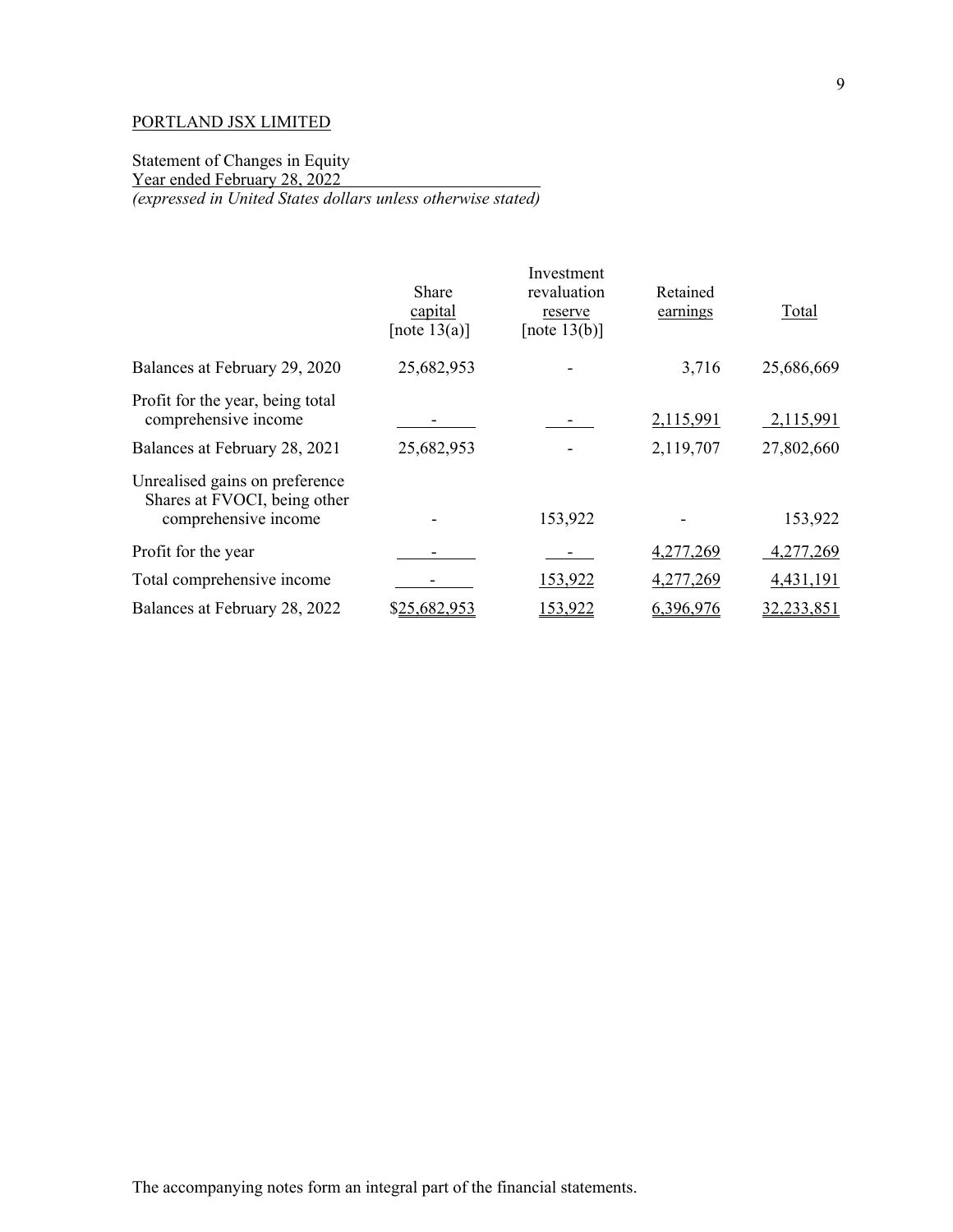Statement of Cash Flows Year ended February 28, 2022 *(expressed in United States dollars unless otherwise stated)* 

|                                                        | 2022               | 2021           |
|--------------------------------------------------------|--------------------|----------------|
| <b>Cash flows from operating activities</b>            |                    |                |
| Profit for the year                                    | 4,277,269          | 2,115,991      |
| Adjustments for:                                       |                    |                |
| Net fair value gains on financial investment,          |                    |                |
| at FVTPL                                               | (5,349,614)        | (2,603,701)    |
| Interest income                                        | 2,654)             | 4,428)         |
| Dividend income from financial instrument at FVOCI     | 136,111)           |                |
| Distributions of partnership interest income           |                    | 128,901)       |
| Finance costs                                          | 446,571            | 346,641        |
| Net foreign exchange gains                             | 96,327)            | 330,112        |
|                                                        | (860, 866)         | 604,510)       |
| Changes in operating assets and liabilities:           |                    |                |
| Receivables and prepayments                            | 357                | 1,877          |
| Proceeds on sale of financial investment at FVTPL      | 973,276            | 31,532         |
| Purchase of financial investment at FVOCI              | (4,846,078)        |                |
| Net (payment)/receipts from securities purchased under |                    |                |
| resale agreements                                      | 4,495)             | 183,220        |
| Due to related parties                                 | 154,093)           | 102,336        |
| Payables                                               | 4,602              | 21,679)        |
| Cash used in operations                                | (4,887,297)        | 307,224)       |
| Interest received                                      | 2,747              | 4,689          |
| Partnership distributions received                     |                    | 128,901        |
| Interest paid                                          | (332,889)          | 347,172)       |
| Net cash used in operating activities                  | (5,217,439)        | (520,806)      |
| <b>Cash flows from financing activities</b>            |                    |                |
| Proceeds from issue of redeemable preference shares    | 4,846,078          |                |
| Proceeds from long-term loan                           | 528,436            | 385,755        |
| Net cash provided by financing activities              | 5,374,514          | <u>385,755</u> |
| Net increase/(decrease) in cash and cash equivalents   | 157,075            | 135,051)       |
| Effect of exchange rate changes on cash held           | 1,989)<br>€        |                |
| Cash and cash equivalents at beginning of year         | 1,709              | 136,760        |
| Cash and cash equivalents at end of year               | 156,795<br>$S_{-}$ | 1,709          |
|                                                        |                    |                |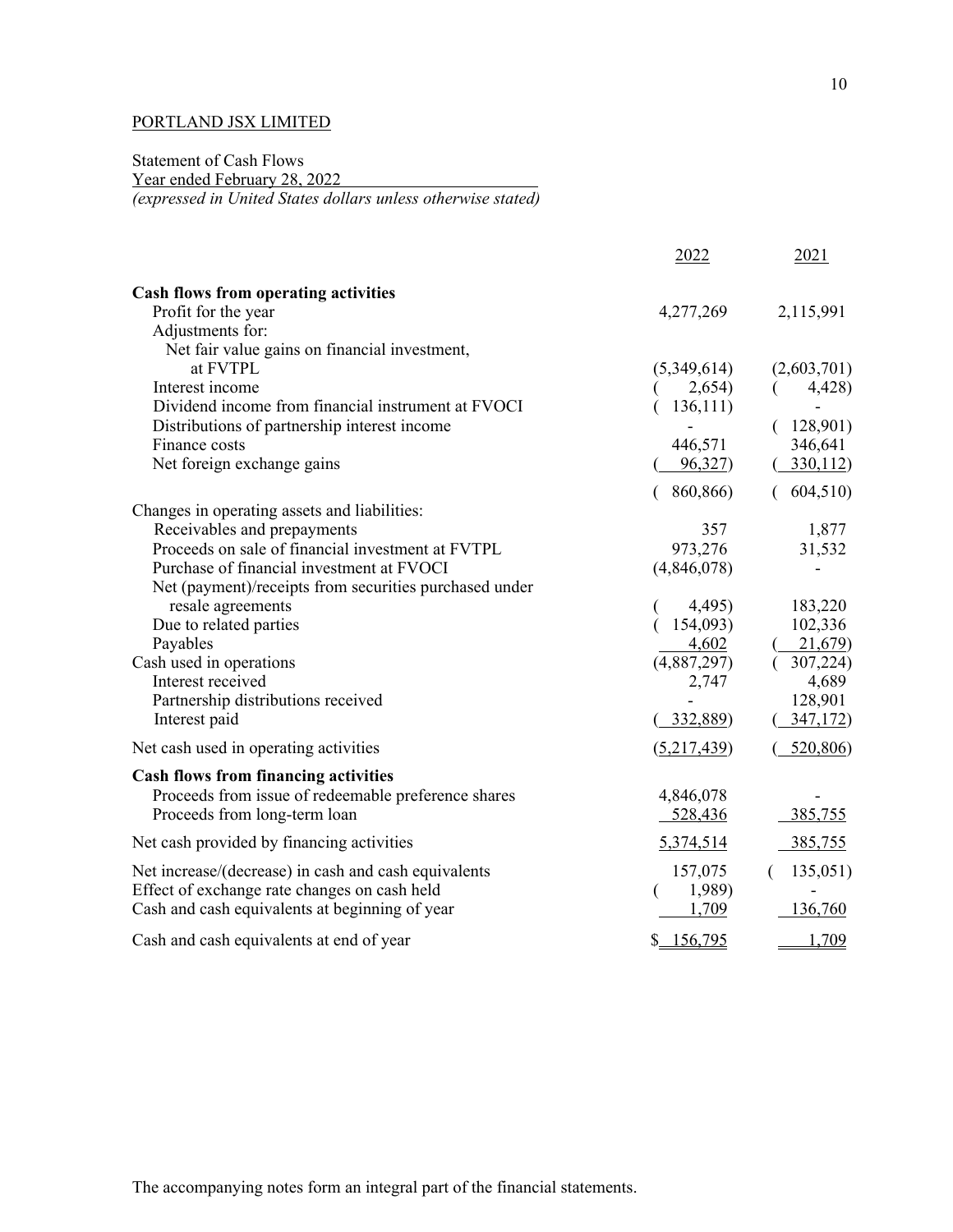Notes to the Financial Statements Year ended February 28, 2022 *(expressed in United States dollars unless otherwise stated)* 

#### 1. The Company

Portland JSX Limited ("PJX" or "the Company") was incorporated in Saint Lucia on September 15, 2015 as an International Business Company ("IBC") with IBC number 2015-00335, and commenced operations on October 1, 2015. The registered office of the Company is located at the offices of McNamara Corporate Services Inc., 20 Micoud Street, Castries, Saint Lucia. The primary business of the Company is that of a Limited Partner in Portland Caribbean Fund II, L.P. (the "Fund" or the "Partnership"). The Fund has an upfront five-year commitment period to make investments within a term of 10 years, ending July 2024, with the possibility of two additional consecutive one-year terms. During the year, the Company added to its investment portfolio preference shares held in Outsourcing Management Limited (note 6).

PJX is an equity investment vehicle through which Jamaican pension plans, as well as other eligible investors, invest to gain access indirectly to quality investments in the Latin American  $\&$ Caribbean (LAC) region. The Company is listed on the Jamaica Stock Exchange.

Portland Private Equity II, a Barbados exempted limited company (the "Barbados Management Company") and PPEC Inc., a Canadian company (the "Canadian Management Company" and together with the Barbados Management Company, "Management Companies" or "Managers") are responsible for managing the assets of the Fund, including investigating, analysing, structuring and negotiating potential portfolio investments and monitoring the performance of portfolio investments.

### Portland JSX Limited and the Partnership

Under the Partnership Agreement, distributions and allocations to the partners and management fees are dealt with in the following manner:

- (1) Distributions and allocations:
	- (a) income, gains, losses, deductions and credits arising in connection with Short-Term Investments, are allocated in proportion to their relative Capital Contributions, and;
	- (b) Distributions of Disposition Proceeds and Other Portfolio Income received in respect of any Portfolio Investment shall initially be apportioned among the Participating Partners based on their respective Capital Contributions attributable to such Investment. The amount apportioned to the General Partner pursuant to the preceding sentence shall be distributed to the General Partner. The remaining amount apportioned to each Limited Partner that is a Participating Partner shall be further apportioned between (i) such Limited Partner on the one hand and (ii) the General Partner on the other hand and, except as otherwise provided in the Agreement, in the following amounts and order of priority:
		- (i) first, 100% to such Limited Partner, until such Limited Partner has received total distributions equal to its total Capital Contributions to the Partnership.
		- (ii) second, 100% to such Limited Partner until such Limited Partner has received total cumulative distributions equal to a preferred return of 8% per annum, compounded annually, on all amounts distributed in accordance with paragraph (i) not previously made to such Limited Partner.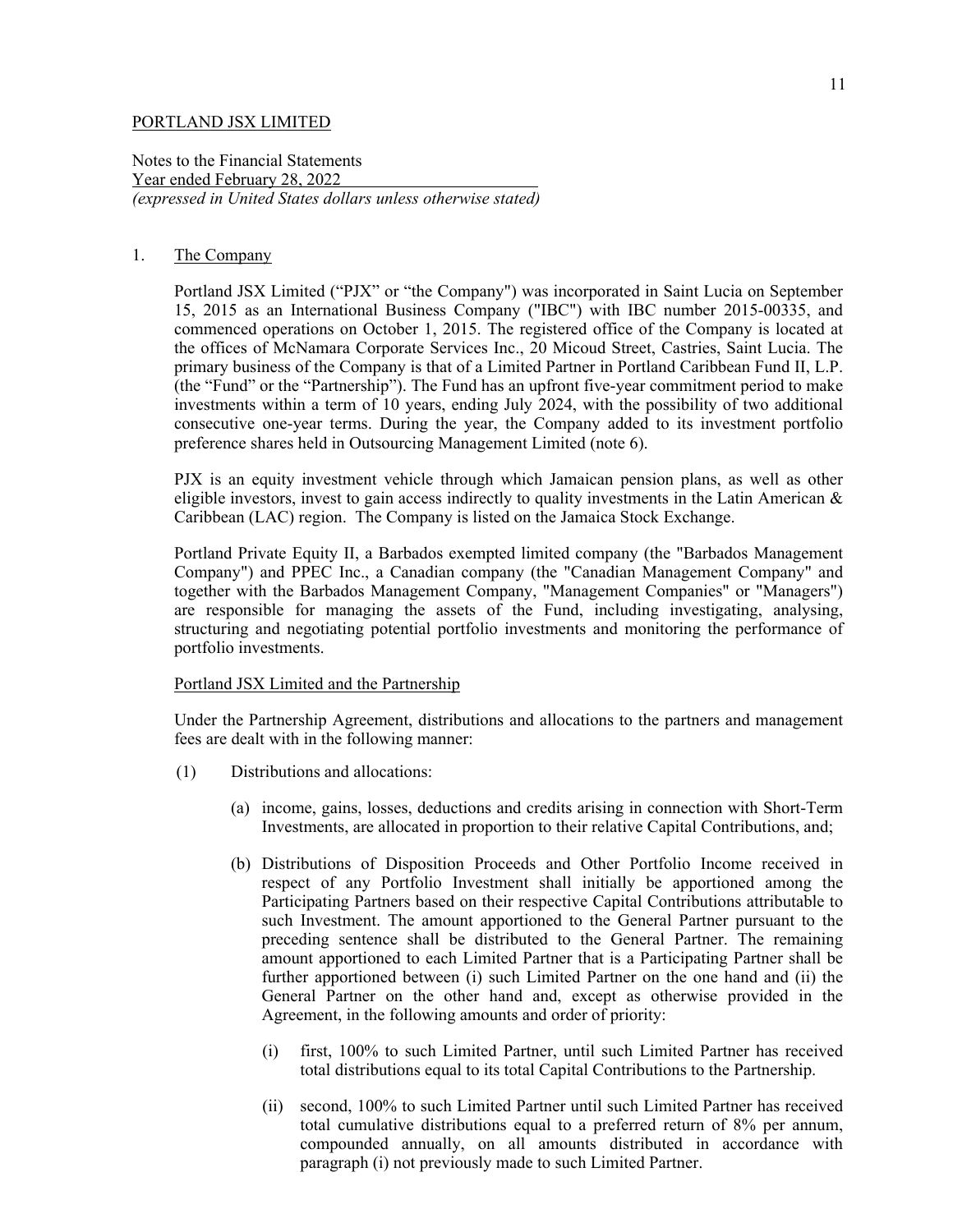Notes to the Financial Statements (Continued) Year ended February 28, 2022 *(expressed in United States dollars unless otherwise stated)* 

### 1. The Company (continued)

- (1) Distributions and allocations (continued):
	- (b) (continued)
		- (iii) third, 100% to the General Partner until cumulative distributions to the General Partner equals 20% of the aggregate amount of the distributions made under paragraph (ii) and this paragraph.
		- (iv) thereafter, 20% to the General Partner and 80% to such Limited Partner.
- (2) Management fees and other charges:

The Fund pays a Management Fee of 1.75% of invested capital calculated at the beginning of the quarter that the management fee is related to.

Each Limited Partner is required to bear its portion of management fees and all other partnership fees and expenses, including organisational expenses from the partnership commencement date based on its pro rata share of capital commitments.

In admitting additional Limited Partners or accepting additional Capital Contributions or Capital Commitments from existing Partners, each Limited Partner is treated as having been a party to the Agreement, and each increased Capital Commitment is treated as having been made, as of the Partnership Commencement Date.

### 2. Statement of compliance and basis of preparation

(a) Statement of compliance

These financial statements have been prepared in accordance with International Financial Reporting Standards ("IFRS").

Certain amended standards come into effect during the financial year. The Company has assessed them and determined that none of them had any significant effect on the amounts and disclosures in the financial statements.

### **Amended standards that have been issued but are not yet effective**

At the reporting date, certain amended standards and interpretations have been issued which are not yet effective for the current year and which the Company has not early-adopted. The Company has assessed them with respect to its operations and has determined that the following are relevant:

 Amendments to IAS 1 *Presentation of Financial Statements* are effective for annual periods beginning on or after January 1, 2023 and may be applied earlier. The amendments help companies provide useful accounting policy disclosures.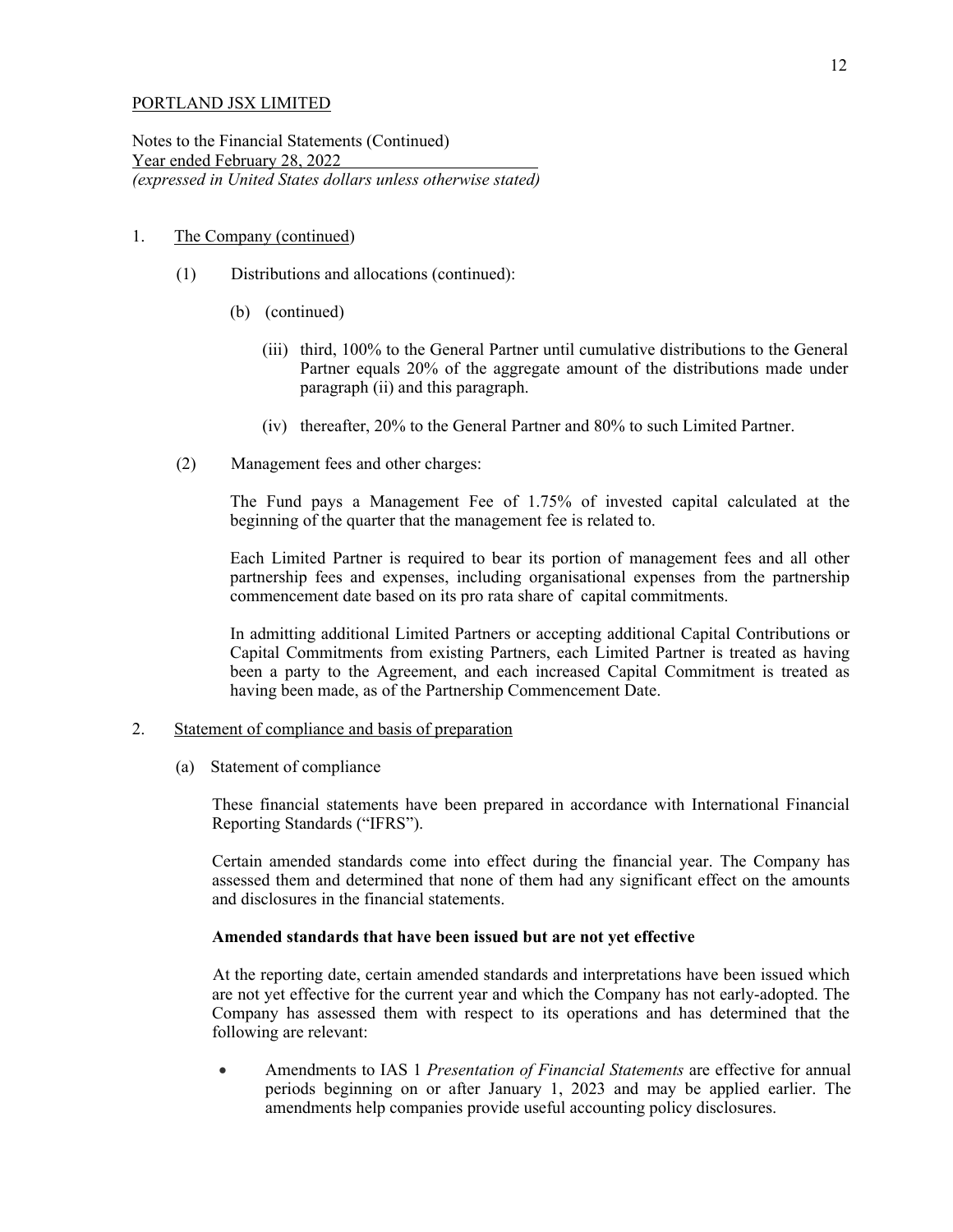Notes to the Financial Statements (Continued) Year ended February 28, 2022 *(expressed in United States dollars unless otherwise stated)* 

- 2. Statement of compliance and basis of preparation (continued)
	- (a) Statement of compliance (continued)

#### **Amended standards that have been issued but are not yet effective (continued)**

Amendments to IAS 1 *Presentation of Financial Statements* (continued)

The key amendments to IAS 1 include:

- requiring companies to disclose their *material* accounting policies rather than their *significant* accounting policies;
- clarifying that accounting policies related to immaterial transactions, other events or conditions are themselves immaterial and as such need not be disclosed; and
- clarifying that not all accounting policies that relate to material transactions, other events or conditions are themselves material to a company's financial statements.

The amendments are consistent with the refined definition of material:

*"Accounting policy information is material if, when considered together with other information included in an entity's financial statements, it can reasonably be expected to influence decisions that the primary users of general purpose financial statements make on the basis of those financial statements".* 

 Amendments *to IAS 8 Accounting Policies, Changes in Accounting Estimates and Errors* are effective for periods beginning on or after January 1, 2023, with early adoption permitted. The amendments introduce a new definition for accounting estimates: clarifying that they are monetary amounts in the financial statements that are subject to measurement uncertainty.

The amendments also clarify the relationship between accounting policies and accounting estimates by specifying that a company develops an accounting estimate to achieve the objective set out by an accounting policy.

Developing an accounting estimate includes both:

- selecting a measurement technique (estimation or valuation technique) e.g. an estimation technique used to measure a loss allowance for expected credit losses when applying IFRS 9 *Financial Instruments*; and
- choosing the inputs to be used when applying the chosen measurement technique e.g. the expected cash outflows for determining a provision for warranty obligations when applying IAS 37 *Provisions, Contingent Liabilities and Contingent Assets*.

The effects of changes in such inputs or measurement techniques are changes in accounting estimates.

• Amendments to IAS 1 *Presentation of Financial Statements*, will apply retrospectively for annual reporting periods beginning on or after January 1, 2023. The amendments promote consistency in application and clarify the requirements on liability is current or non-current.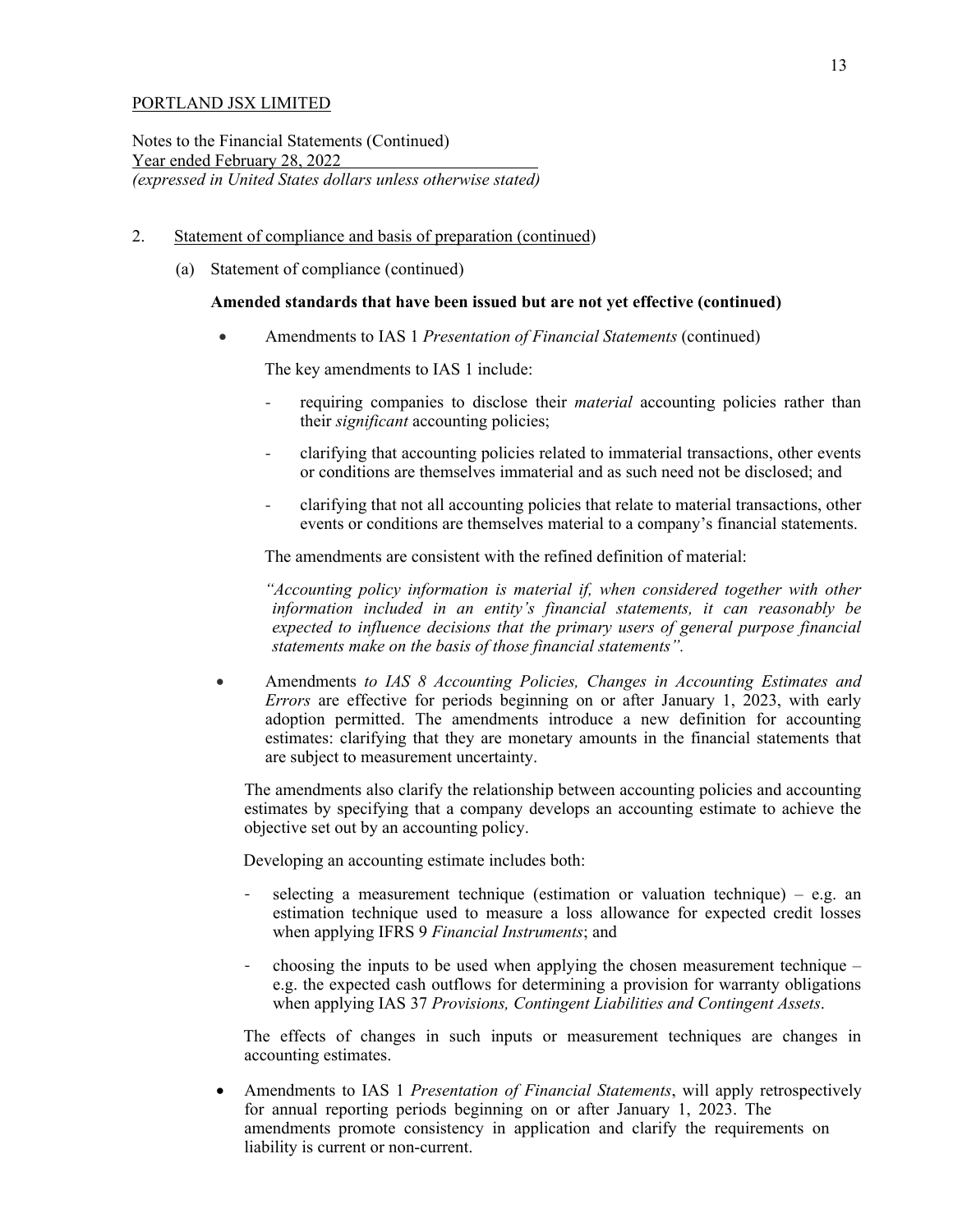Notes to the Financial Statements (Continued) Year ended February 28, 2022 *(expressed in United States dollars unless otherwise stated)* 

#### 2. Statement of compliance and basis of preparation (continued)

(a) Statement of compliance (continued)

#### **Amended standards that have been issued but are not yet effective (continued)**

Amendments to IAS 1 *Presentation of Financial Statements* (continued)

Under existing IAS 1 requirements, companies classify a liability as current when they do not have an unconditional right to defer settlement of the liability for at least twelve months after the end of the reporting period. As part of its amendments, the requirement for a right to be unconditional has been removed and instead, now requires that a right to defer settlement must have substance and exist at the end of the reporting period. A company classifies a liability as non-current if it has a right to defer settlement for at least twelve months after the reporting period. It has now been clarified that a right to defer exists only if the company complies with conditions specified in the loan agreement at the end of the reporting period, even if the lender does not test compliance until a later date.

With the amendments, convertible instruments may become current. In light of this, the amendments clarify how a company classifies a liability that includes a counterparty conversion option, which could be recognised as either equity or a liability separately from the liability component under IAS 32. Generally, if a liability has any conversion options that involve a transfer of the company's own equity instruments, these would affect its classification as current or non-current. It has now been clarified that a company can ignore only those conversion options that are recognised as equity when classifying liabilities as current or non-current.

- Amendments to IAS 37 *Provisions, Contingent Liabilities and Contingent Assets* is effective for annual periods beginning on or after January 1, 2022 and clarifies those costs that comprise the costs of fulfilling the contract. The amendments clarify that the 'costs of fulfilling a contract' comprise both the incremental costs – e.g. direct labour and materials; and an allocation of other direct costs  $-$  e.g. an allocation of the depreciation charge for an item of property, plant and equipment used in fulfilling the contract. This clarification will require entities that apply the 'incremental cost' approach to recognise bigger and potentially more provisions. At the date of initial application, the cumulative effect of applying the amendments is recognised as an opening balance adjustment to retained earnings or other component of equity, as appropriate.
- Annual Improvements to IFRS Standards 2018-2020 cycle contain amendments to certain standards and are effective for annual periods beginning on or after January 1, 2022. The amendment that affects the company's operation is IFRS 9 *Financial Instruments*. IFRS 9 *Financial Instruments* amendment clarifies that – for the purpose of performing the '10 per cent test' for derecognition of financial liabilities – in determining those fees paid net of fees received, a borrower includes only fees paid or received between the borrower and the lender, including fees paid or received by either the borrower or lender on the other's behalf.

The Company is assessing the impact that these amended standards will have on its future financial statements when they become effective.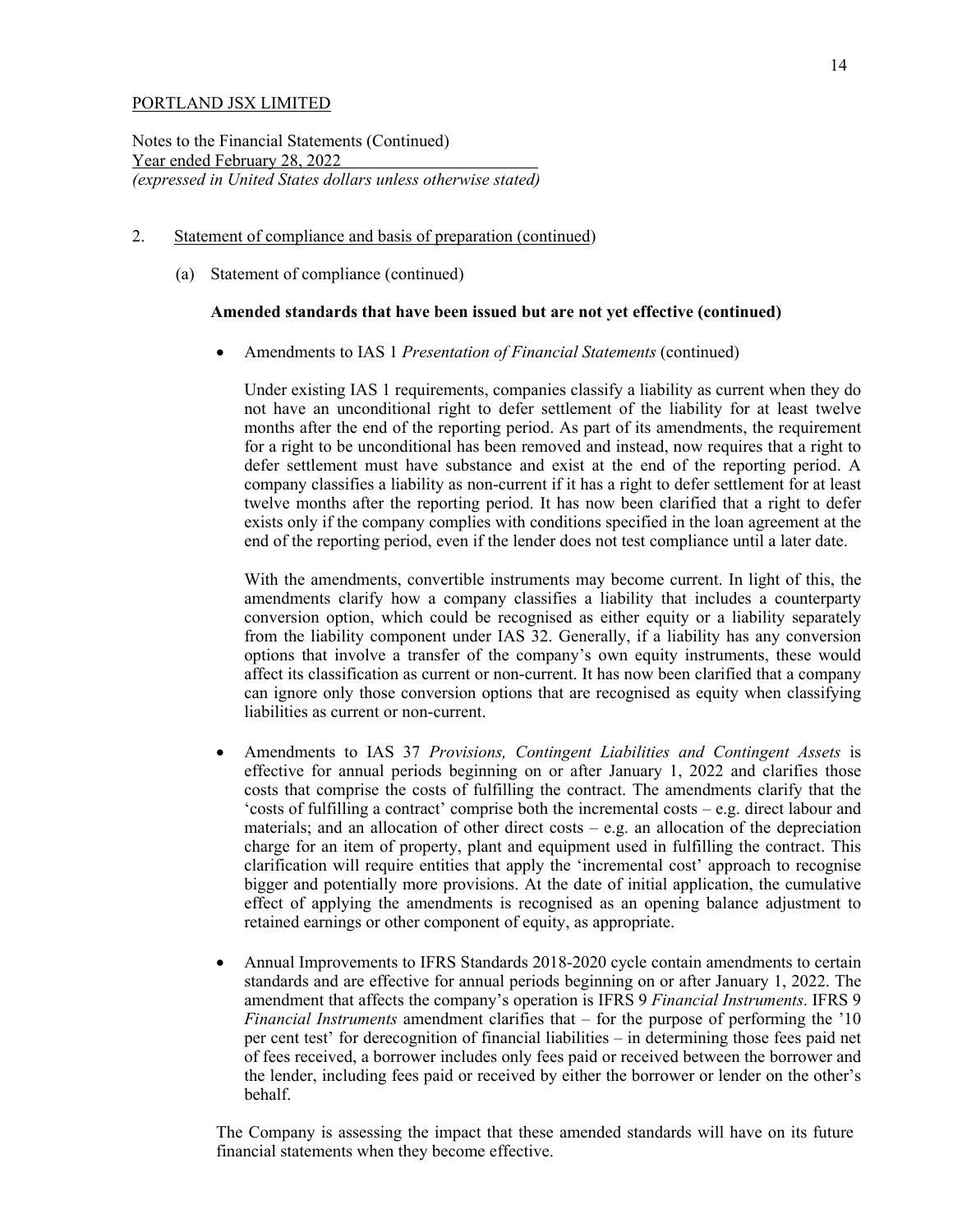Notes to the Financial Statements (Continued) Year ended February 28, 2022 *(expressed in United States dollars unless otherwise stated)* 

- 2. Statement of compliance and basis of preparation (continued)
	- (b) Basis of measurement

The financial statements have been prepared on the historical cost basis, modified for the revaluation of financial assets at fair value through profit or loss and financial assets at fair value through other comprehensive income.

(c) Use of estimates and judgments

The preparation of financial statements in conformity with IFRS requires the use of certain critical accounting estimates. It also requires management to exercise its judgement in the process of applying the Company's accounting policies.

The areas involving a higher degree of judgment or complexity, or areas where assumptions and estimates are significant to the financial statements, are disclosed in note 4.

(d) Functional and presentation currency

Except where indicated to be otherwise, these financial statements are presented in United States dollars, which is the Company's functional currency.

#### 3. Summary of significant accounting policies

The company has consistently applied the accounting policies as set out below to all periods presented in these financial statements.

(a) Foreign currency translation

Assets and liabilities denominated in foreign currencies are translated into United States dollars at the exchange rates prevailing at the reporting date. Transactions in foreign currencies are converted at the rates of exchange ruling at the dates of those transactions. Gains and losses arising from exchange rate fluctuations are included in profit or loss.

(b) Cash and cash equivalents

 Cash and cash equivalents include bank balances and highly liquid financial assets with original maturities of less than ninety days from date of placement. Cash and short-term deposits are measured at amortised cost.

(c) Securities purchased under resale agreements

Securities purchased under agreements to resell the asset at a fixed price on a future date (reverse repurchase agreements) are treated as collateralised lending. The underlying asset is not recognised in the Company's financial statements. The difference between the purchase and resale price is recognised as interest over the life of the agreements using the effective interest method.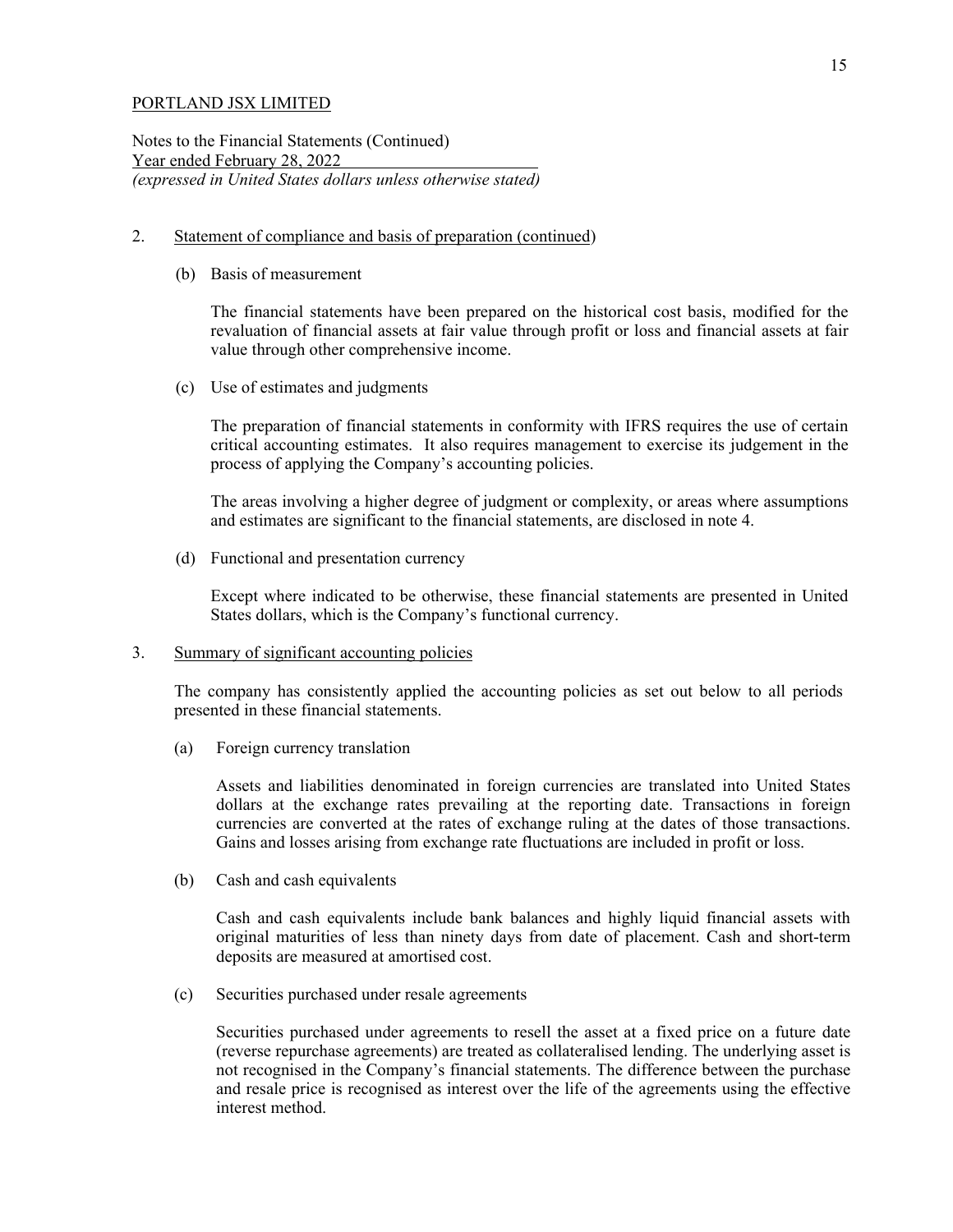Notes to the Financial Statements (Continued) Year ended February 28, 2022 *(expressed in United States dollars unless otherwise stated)* 

#### 3. Summary of significant accounting policies (continued)

#### (d) Financial instruments

A financial instrument is any contract that gives rise to a financial asset of one entity and financial liability or equity instrument of another entity.

Financial instruments carried on the statement of financial position include financial investment at fair value through profit or loss, financial investment at fair value through other comprehensive income, cash and cash equivalents, securities purchased under resale agreements, receivables (excluding prepayments), dividend receivable and financial liabilities including bond payable, dividend payable, payables and redeemable preference shares.

(i) Recognition and initial measurement

Financial instruments at fair value through profit or loss are recognised initially on the trade date, which is the date on which the Company becomes party to the contractual provisions of the instrument. Other financial assets and financial liabilities are recognised on the date they are originated.

Immediately after initial recognition, an expected credit loss allowance (ECL) is recognised for financial assets measured at amortised cost and investments in debt instruments measured at FVOCI, which results in an accounting loss being recognised in profit or loss when an asset is newly originated.

Financial instruments at fair value through profit or loss are measured initially at fair value, with transaction costs recognised in profit or loss. Financial instruments not at fair value through profit or loss are measured initially at fair value, plus transaction costs that are directly attributable to its acquisition or issue.

(ii) Classification

On initial recognition, the Company classified its financial assets in the following measurement categories:

- Fair value through profit or loss (FVTPL);
- Fair value through other comprehensive income (FVOCI); or
- Amortised cost.

A financial asset is measured at amortised cost if it meets both of the following conditions and is not designated as at FVTPL:

- it is held within a business model whose objective is to hold assets to collect contractual cash flows; and
- its contractual terms give rise on specified dates to cash flows that are solely payments of principal and interest on the principal amount outstanding (SPPI).

All other financial assets of the Company are measured at FVTPL or FVOCI..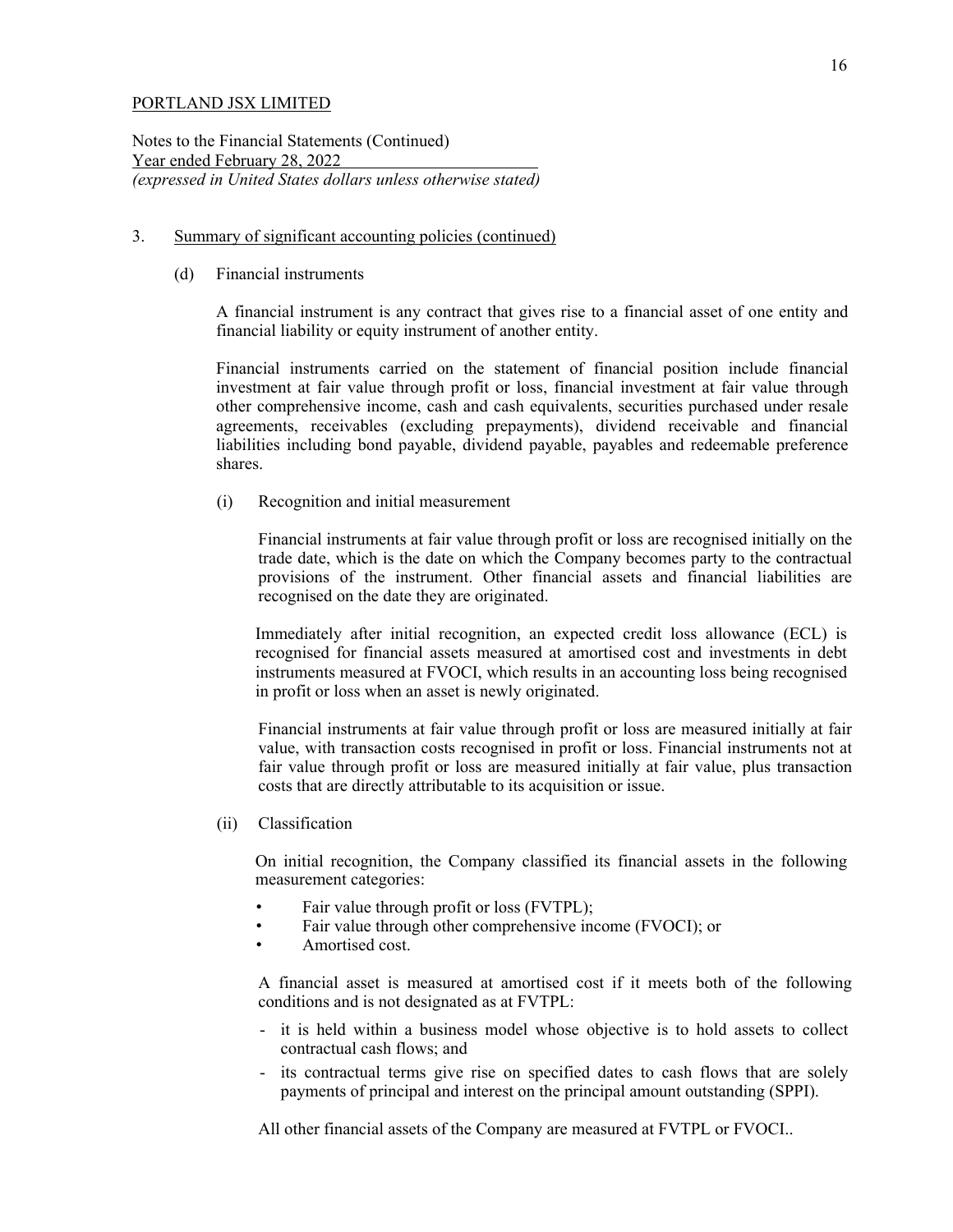Notes to the Financial Statements (Continued) Year ended February 28, 2022 *(expressed in United States dollars unless otherwise stated)* 

- 3. Summary of significant accounting policies (continued)
	- (d) Financial instruments (continued)
		- (ii) Classification (continued)

Business model assessments:

In making an assessment of the objective of the business model in which a financial asset is held, the Company considers all of the relevant information about how the business is managed, including:

- the documented investment strategy and the execution of this strategy in practice. This includes whether the investment strategy focuses on earning contractual interest income, maintaining a particular interest rate profile, matching the duration of the financial assets to the duration of any related liabilities or expected cash outflows or realising cash flows through the sale of the assets;
- how the performance of the portfolio is evaluated and reported to the Company's management;
- the risks that affect the performance of the business model (and the financial assets held within that business model) and how those risks are managed;
- how the investment manager is compensated: e.g. whether compensation is based on the fair value of the assets managed or the contractual cash flows collected; and
- the frequency, volume and timing of sales of financial assets in prior periods, the reasons for such sales and expectations about future sales activity. However, the information about sales activity is not considered in isolation, but as part of an overall assessment of how the Company's stated objective for managing the financial assets is achieved and how cash flows are realised.

Transfers of financial assets to third parties in transactions that do not qualify for derecognition are not considered sales for this purpose, consistent with the Company's continuing recognition of the assets.

The Company has determined that it has two business models.

- Held-to-collect business model: this includes cash and cash equivalents, securities purchased under resale agreements, dividend receivable and receivables (excluding prepayments). These financial assets are held to collect contractual cash flows.
- Other business model: this includes financial investment at FVTPL and FVOCI. These financial assets are managed and their performance is evaluated, on a fair value basis.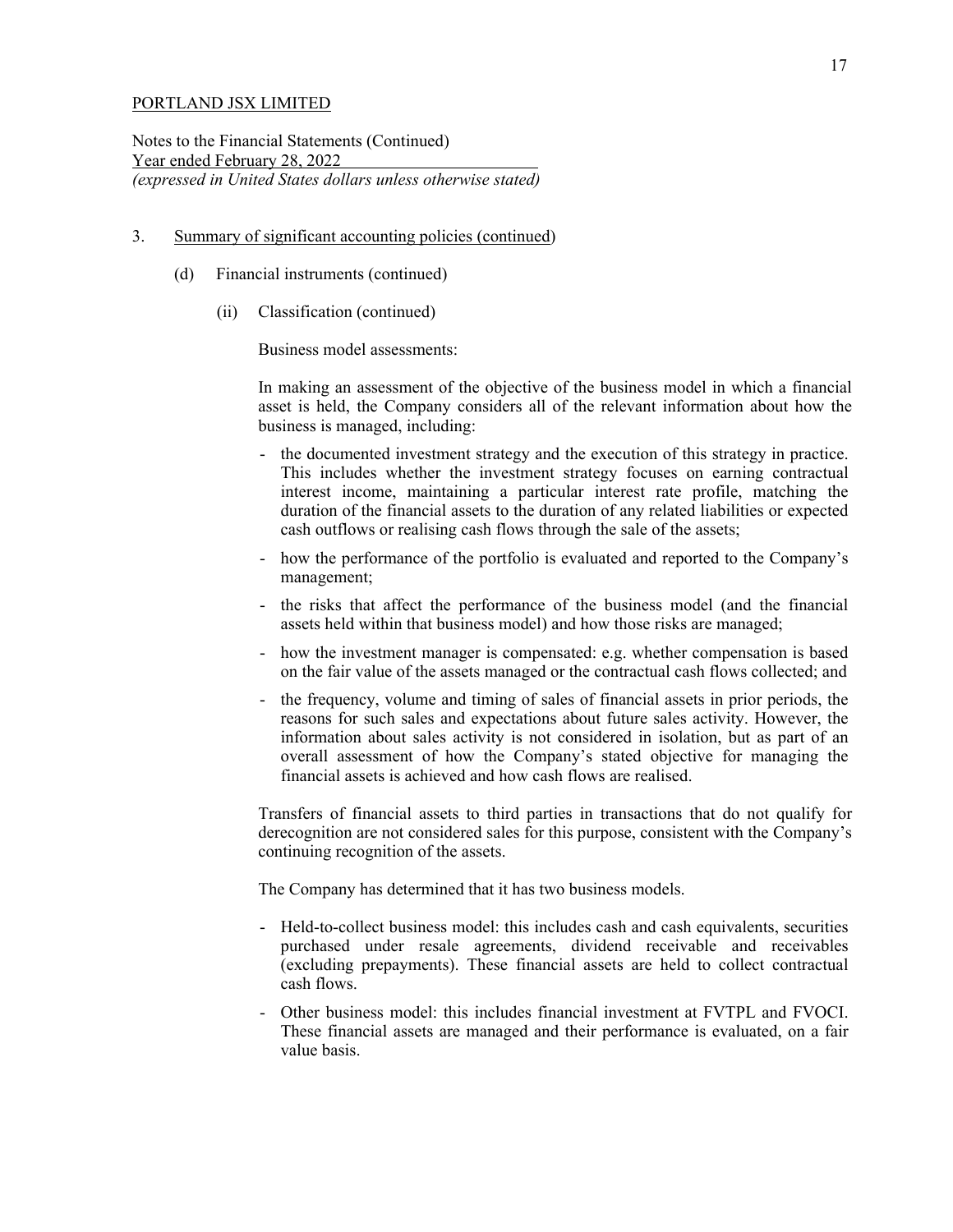Notes to the Financial Statements (Continued) Year ended February 28, 2022 *(expressed in United States dollars unless otherwise stated)* 

- 3. Summary of significant accounting policies (continued)
	- (d) Financial instruments (continued)
		- (ii) Classification (continued)

Business model assessments (continued):

Assessment of whether contractual cash flows are solely payments of principal and interest (SPPI):

In assessing whether the contractual cash flows are SPPI, the Company considers the contractual terms of the instrument. This includes assessing whether the financial asset contains a contractual term that could change the timing or amount of contractual cash flows such that it would not meet this condition. In making this assessment, the Company considers the following:

- contingent events that would change the amount or timing of cash flows;
- terms that may adjust the contractual coupon rate, including variable-rate features;
- leverage features;
- prepayment and extension features;
- terms that limit the Company's claim to cash flows from specified assets (e.g. non-recourse features); and
- features that modify consideration for the time value of money (e.g. periodical reset of interest rates).

#### Reclassifications

Financial assets are not reclassified subsequent to their initial recognition, except in the period after the Company changes its business model for managing financial assets, in which case all affected financial assets are reclassified on the day of the first reporting period following the change in business model.

#### Financial liabilities

The Company classifies financial liabilities as measured at amortised cost.

(iii) Amortised cost measurement

The amortised cost of a financial asset or financial liability is the amount at which the financial asset or financial liability is measured at initial recognition, minus principal repayments, plus or minus the cumulative amortisation using the effective interest method, of any difference between the amount recognised and the maturity amount, adjusted for any expected credit loss allowance.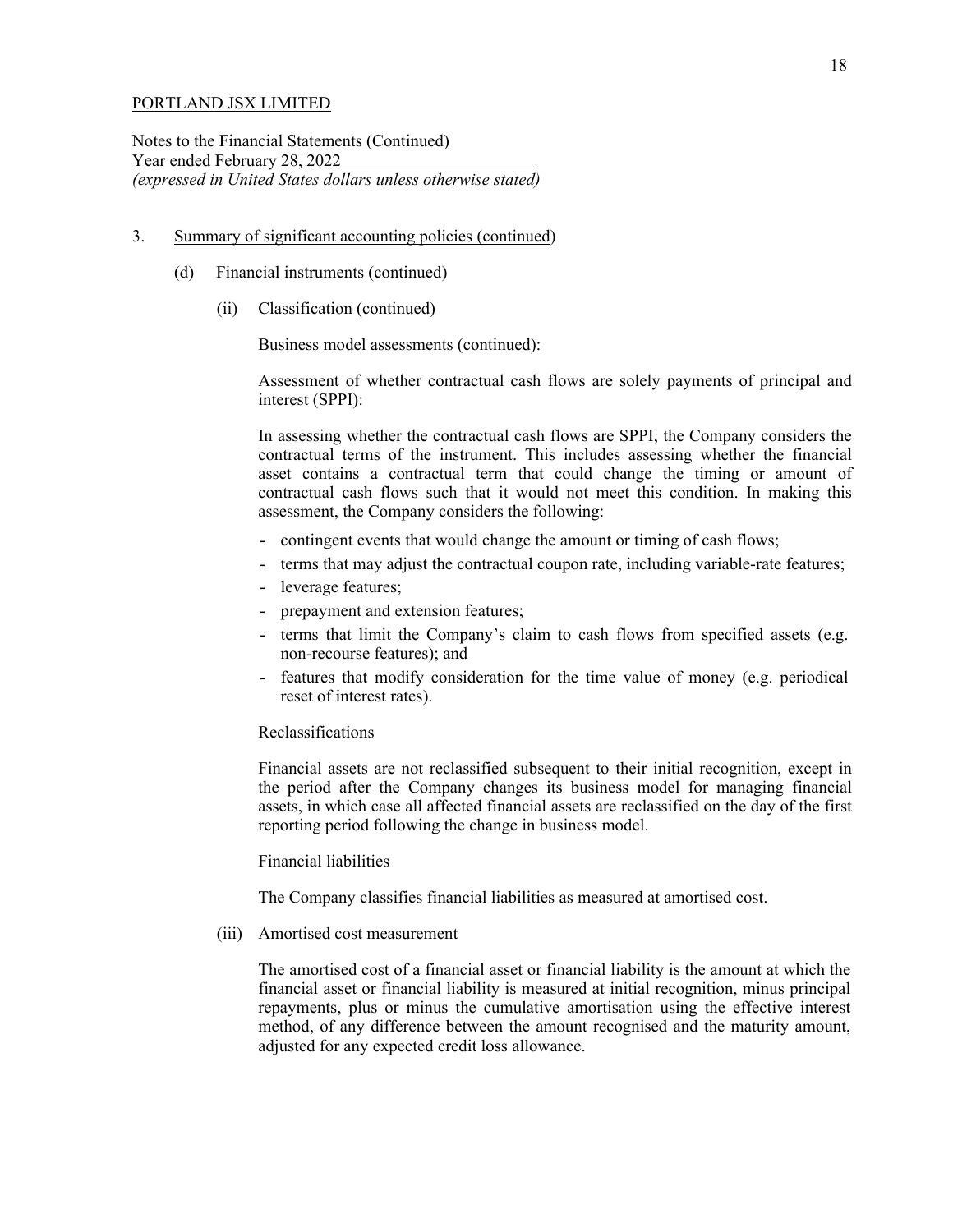Notes to the Financial Statements (Continued) Year ended February 28, 2022 *(expressed in United States dollars unless otherwise stated)* 

- 3. Summary of significant accounting policies (continued)
	- (d) Financial instruments (continued)
		- (iv) Fair value measurement

'Fair value' is the price that would be received to sell an asset or paid to transfer a liability in an orderly transaction between market participants at the measurement date in the principal or, in its absence, the most advantageous market to which the Company has access at that date. The fair value of a liability reflects its nonperformance risk.

When available, the Company measures the fair value of an instrument using the quoted price in an active market for that instrument. A market is regarded as active if transactions for the asset or liability take place with sufficient frequency and volume to provide pricing information on an ongoing basis.

If there is no quoted price in an active market, then the Company uses valuation techniques that maximise the use of relevant observable inputs and minimise the use of unobservable inputs. The chosen valuation technique incorporates all of the factors that market participants would take into account in pricing a transaction.

If an asset or a liability measured at fair value has a bid price and an ask price, then the Company measures assets and long positions at a bid price and liabilities and short positions at an ask price.

The Company recognises transfers between levels of the fair value hierarchy as of the end of the reporting period during which the change has occurred.

(v) Derecognition

The Company derecognises a financial asset when the contractual rights to the cash flows from the asset expire, or it transfers the rights to receive the contractual cash flows on the financial asset in a transaction in which substantially all the risks and rewards of ownership of the financial asset are transferred.

Any interest in transferred financial assets that is created or retained by the Company is recognised as a separate asset or liability on the statement of financial position.

On derecognition of a financial asset, the difference between the asset's carrying amount and the consideration received is recognised in profit or loss.

The Company derecognises a financial liability when its contractual obligations expire or are discharged or cancelled.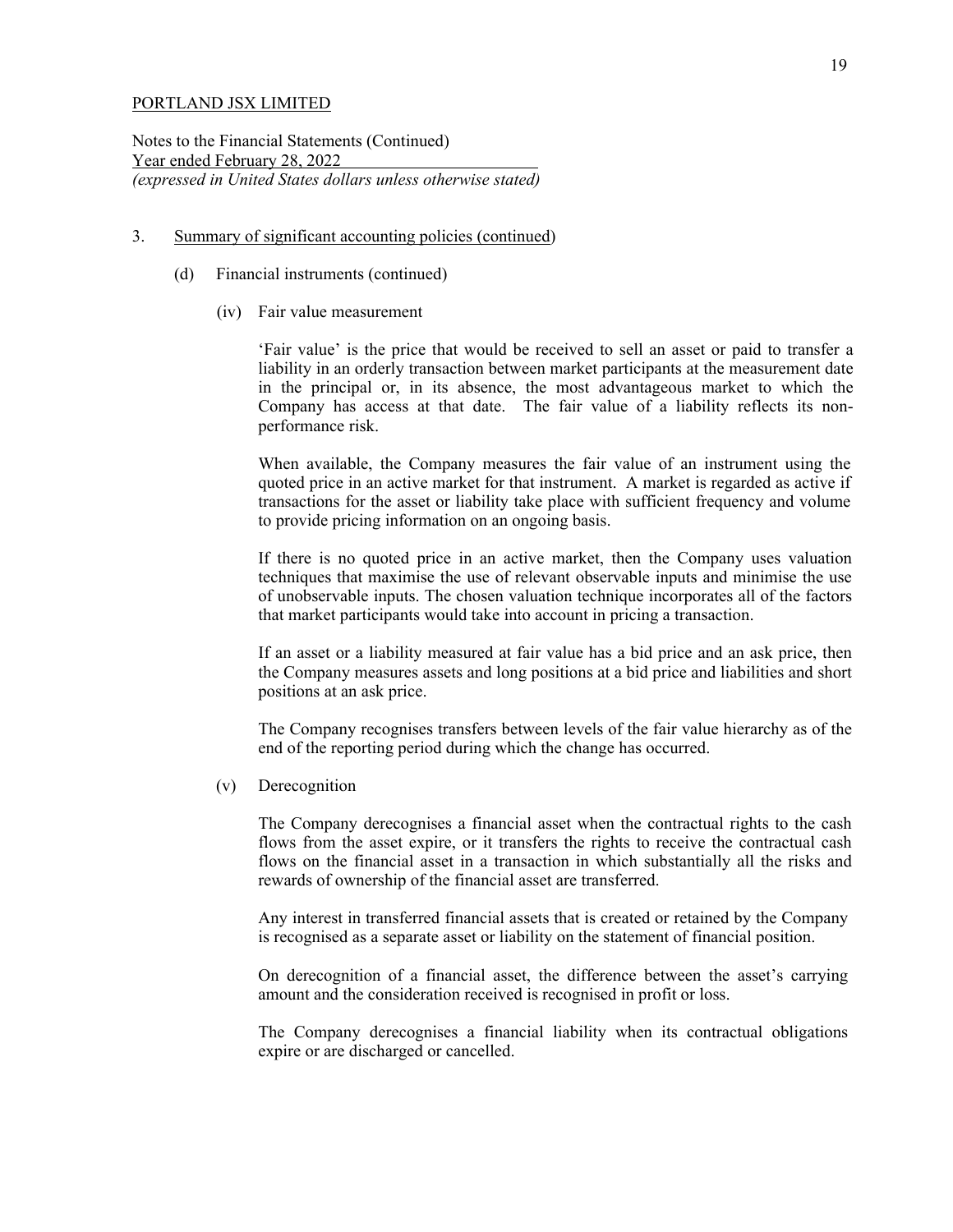Notes to the Financial Statements (Continued) Year ended February 28, 2022 *(expressed in United States dollars unless otherwise stated)* 

- 3. Summary of significant accounting policies (continued)
	- (d) Financial instruments (continued)
		- (vi) Offsetting

Financial assets and financial liabilities are offset and the net amount presented in the statement of financial position when, and only when, the Company currently has a legal right to set off the recognised amounts and it intends to settle on a net basis or to realise the asset and settle the liability simultaneously.

(vii) Identification and measurement of impairment

 The Company recognises loss allowances for expected credit losses (ECLs) on financial assets measured at amortised cost.

 The Company measures loss allowances at an amount equal to lifetime ECLs, except for the following, which are measured at 12-month ECLs:

- financial assets that are determined to have low credit risk at the reporting date; and
- other financial assets for which credit risk (i.e., the risk of default occurring over the expected life of the asset) has not increased significantly since initial recognition.

In determining whether the credit risk of a financial asset has increased significantly since initial recognition for estimating ECLs, the Company considers reasonable and supportable information that is relevant and available without undue cost or effort. This includes both quantitative and qualitative information and analysis, based on the Company's historical experience and informed credit assessment, including forwardlooking information.

The Company assumes that the credit risk on a financial asset has increased significantly if it is more than 30 days past due.

The Company considers a financial asset to be in default when:

- the borrower is unlikely to pay its credit obligations to the Company in full, without recourse by the Company to actions such as realising security (if any is held); or
- the financial asset is more than 90 days past due.

The Company considers a financial asset to have low credit risk when the credit rating of the counterparty is equivalent to the globally understood definition of 'investment grade'.

12-month ECLs are the portion of ECLs that result from default events on a financial instrument that are possible within 12 months after the reporting date (or a shorter period if the expected life of the instrument is less than 12 months). Financial instruments for which a 12-month ECL is recognised are referred to as 'Stage 1 financial instruments'.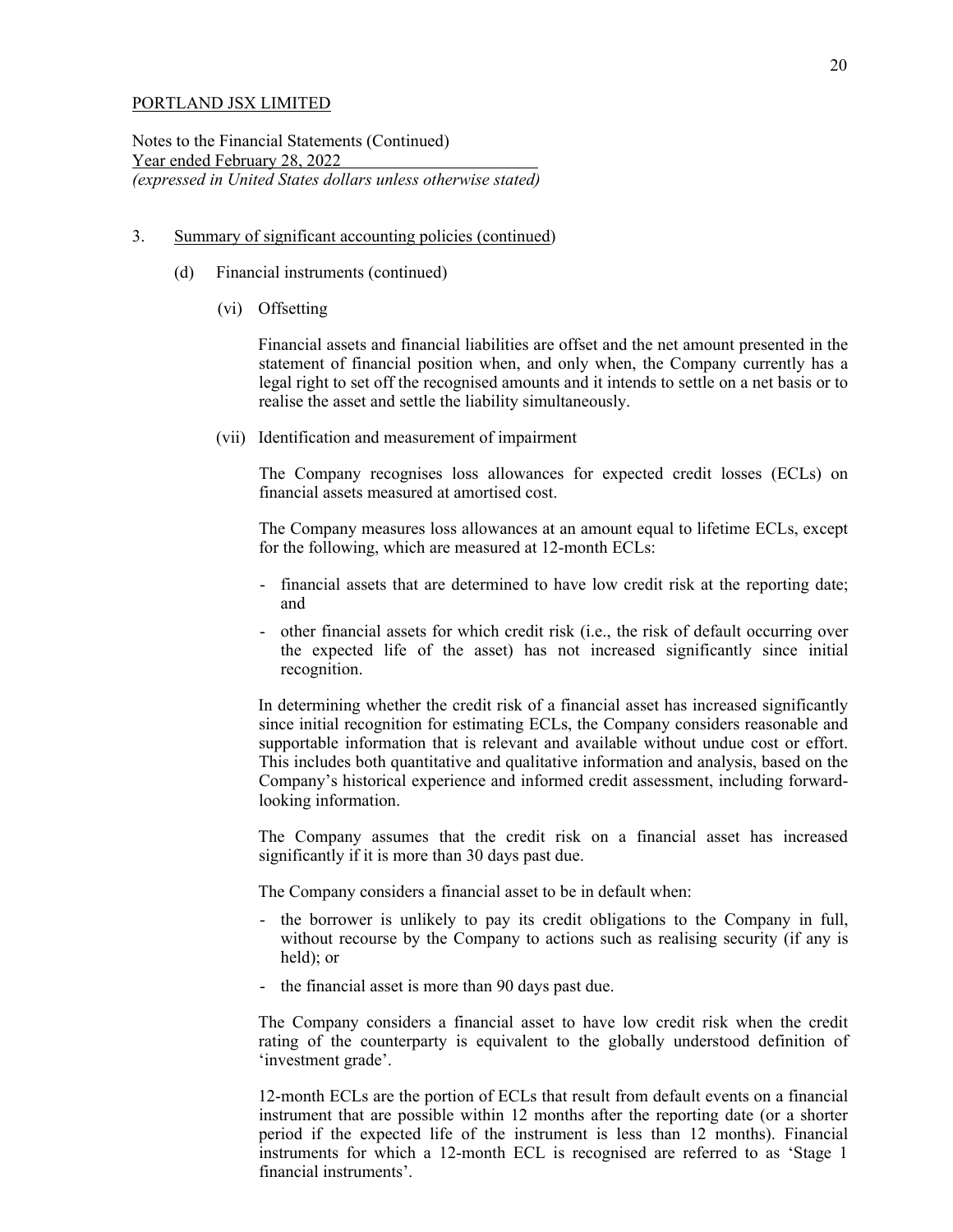Notes to the Financial Statements (Continued) Year ended February 28, 2022 *(expressed in United States dollars unless otherwise stated)* 

- 3. Summary of significant accounting policies (continued)
	- (d) Financial instruments (continued)
		- (vii) Identification and measurement of impairment (continued)

Lifetime ECLs are the ECLs that result from all possible default events over the expected life of a financial instrument. Financial instruments for which a lifetime ECL is recognised but which are not credit-impaired are referred to as 'Stage 2 financial instruments'.

The maximum period considered when estimating ECLs is the maximum contractual period over which the Company is exposed to credit risk.

#### *Measurement of ECLs*

ECLs are a probability-weighted estimate of credit losses. Credit losses are measured as follows:

- *financial assets that are not credit-impaired at the reporting date:* as the present value of all cash shortfalls (i.e. the difference between the cash flows due to the entity in accordance with the contract and the cash flows that the Company expects to receive); and
- *financial assets that are credit-impaired at the reporting date:* as the difference between the gross carrying amount and the present value of estimated future cash flows. The Company does not currently have any credit-impaired financial assets.

ECLs are discounted at the effective interest rate of the financial asset.

#### *Credit-impaired financial assets*

At each reporting date, the Company assesses whether financial assets carried at amortised cost are credit-impaired. A financial asset is 'credit-impaired' when one or more events that have a detrimental impact on the estimated future cash flows of the financial asset have occurred.

#### *Presentation of allowance for ECLs in the statement of financial position*

Loss allowances for financial assets measured at amortised cost are deducted from the gross carrying amount of the assets.

#### *Write-off*

The gross carrying amount of a financial asset is written off when the Company has no reasonable expectations of recovering a financial asset in its entirety or a portion thereof.

#### (e) Bond payable

A bond is recognised initially at fair value net of directly attributable transaction costs and is subsequently measured at amortised cost. Any difference between the proceeds received (net of transaction costs) and the redemption value is recognised through profit or loss over the period of the loan using the effective interest method.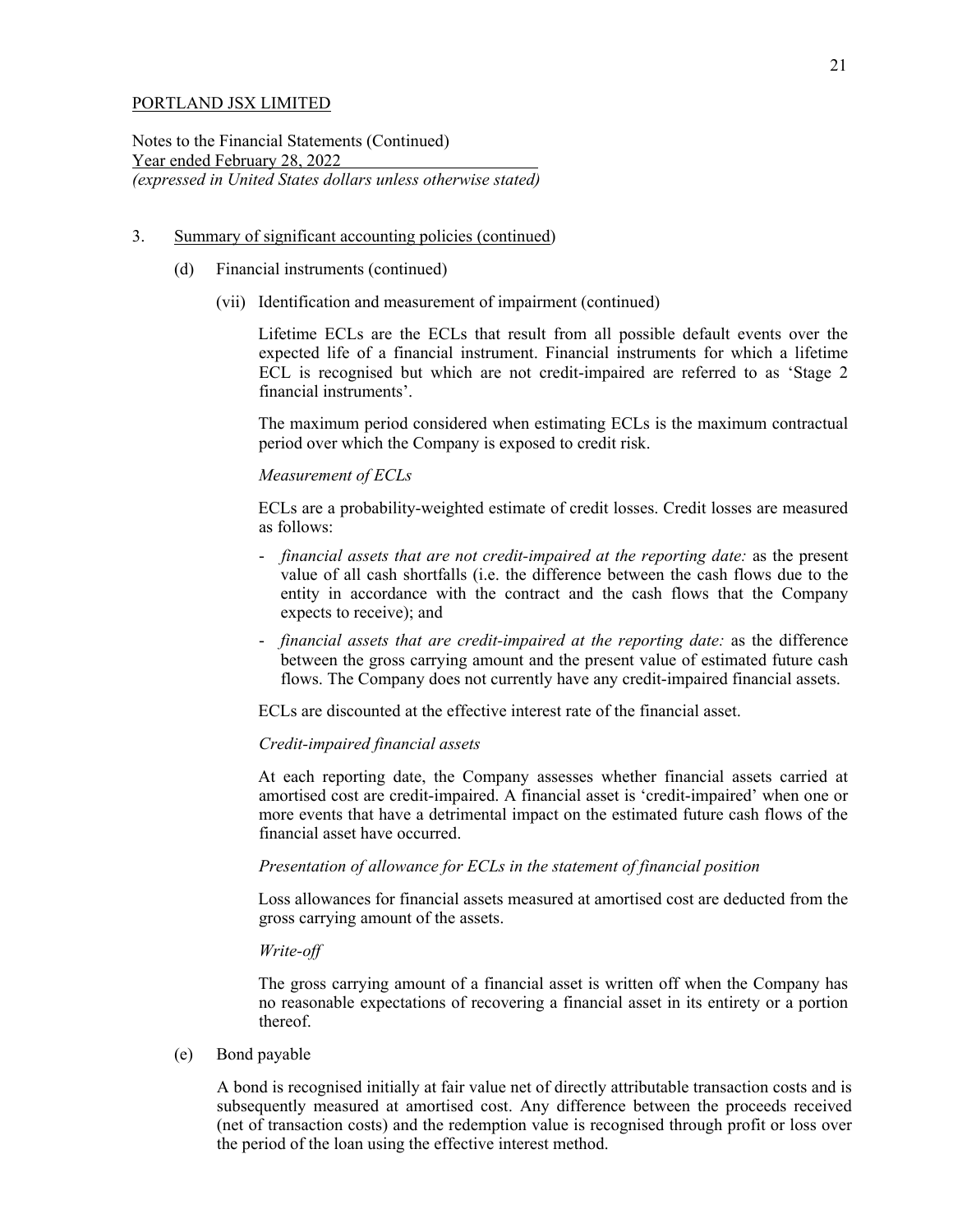Notes to the Financial Statements (Continued) Year ended February 28, 2022 *(expressed in United States dollars unless otherwise stated)* 

#### 3. Summary of significant accounting policies (continued)

#### (f) Interest income

Interest income is recognised in profit or loss on the accrual basis using the effective interest method. The 'effective interest rate' is the rate that exactly discounts the estimated future cash receipts through the expected life of the financial asset to its gross carrying amount.

When calculating the effective interest rate for financial instruments other than purchased or originated credit impaired assets, the Company estimates future cash flows considering all contractual terms of the financial instrument, but not ECL.

The calculation of the effective interest rate includes transaction costs and fees and points paid or received that are an integral part of the effective interest rate. Transaction costs include incremental costs that are directly attributable to the acquisition of a financial asset.

#### *Amortised cost and gross carrying amount*

See definition of amortised cost at Note 3(d)(iii).

The 'gross carrying amount of a financial asset' is the amortised cost of a financial asset before adjusting for any expected credit loss allowance.

### *Calculation of interest income*

The effective interest rate of a financial asset is calculated on initial recognition of a financial asset. In calculating interest income, the effective interest rate is applied to the gross carrying amount of the asset (when the asset is not credit-impaired). The effective interest rate is revised as a result of periodic re-estimation of cash flows of floating rate instruments to reflect movements in market rates of interest.

#### *Presentation*

Interest income calculated using the effective interest method presented in the statement of profit or loss includes interest on financial assets measured at amortised cost.

(g) Interest expense

Interest expense is recognised in profit or loss using the effective interest method. The 'effective interest rate' is the rate that exactly discounts estimated future cash payments through the expected life of the financial instrument to the amortised cost of the financial liability.

The calculation of the effective interest rate includes transaction costs and fees and points paid or received that are an integral part of the effective interest rate. Transaction costs include incremental costs that are directly attributable to the issue of the financial liability. The 'amortised cost' of a financial liability is the amount at which the financial liability is measured on initial recognition minus the principal repayments, plus or minus the cumulative amortisation of any difference between that initial amount and the maturity amount.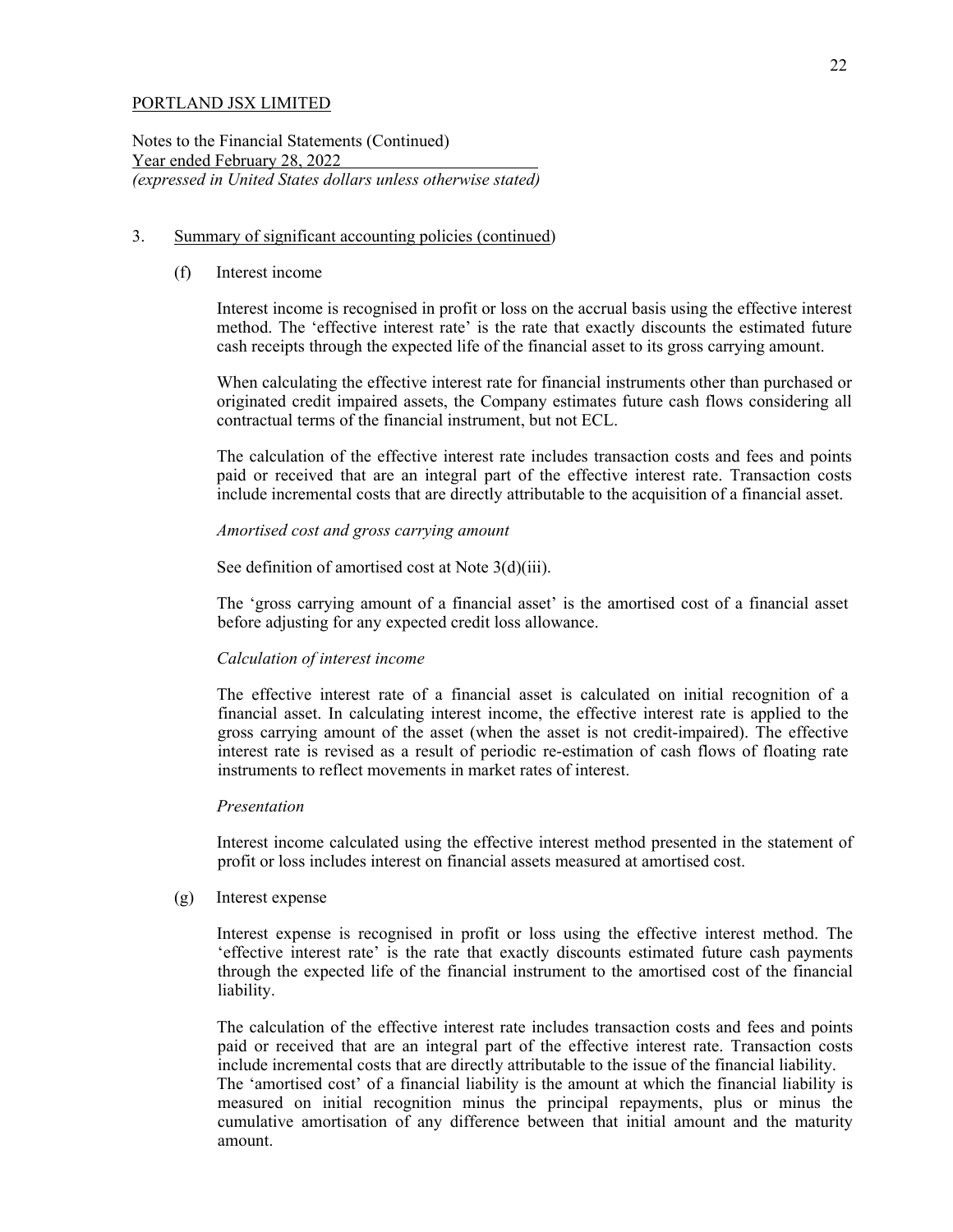Notes to the Financial Statements (Continued) Year ended February 28, 2022 *(expressed in United States dollars unless otherwise stated)* 

- 3. Summary of significant accounting policies (continued)
	- (g) Interest expense (continued)

The effective interest rate of a financial liability is calculated on initial recognition of a financial liability. In calculating interest expense, the effective interest rate is applied to the amortised cost of the liability.

Interest expense presented in the statement of profit or loss and OCI includes financial liabilities measured at amortised cost.

(h) Dividend expense on redeemable preference shares

Dividend payable to the holder of redeemable preference share is recognised in the profit or loss as 'finance costs' when the right to made payment is established.

(i) Net gains and losses from financial assets classified as fair value through profit (FVTPL) or loss and fair value through other comprehensive income (FVOCI)

Financial instrument at FVTPL:

 This asset is subsequently measured at fair value. Net gains and losses from this financial instrument includes all realised and unrealised fair value changes but excludes interest, and distributions of partnership income and are recognised in profit or loss within 'net fair value gains on financial investment at FVTPL'. Realised gains and losses are calculated using the specific identification method.

Financial instrument at FVOCI:

This asset is subsequently measured at fair value. Dividends are recognised as income in profit or loss when declared, unless the dividend clearly represents a recovery of part of the cost of the investment and are presented within 'dividend income from financial instrument at FVOCI'. Other net gains and losses are recognised in other comprehensive income and are never reclassified to profit or loss.

(j) Taxation

The Company is subject to tax at 1% of its taxable income in Saint Lucia. Effective January 1, 2019, the tax rate on foreign source income in St. Lucia has moved from being 1% to being exempt from taxation. There was no tax charge during the year.

(k) Segment reporting:

 An operating segment is a component of the Company that engages in business activities from which it may earn revenues and incur expenses; whose operating results are regularly reviewed by the entity's Chief Operating Decision Maker (CODM) to make decisions about resources to be allocated to the segment and assesses its performance; and for which discrete financial information is available.

 Based on the information presented to and reviewed by the CODM, the Company has no separately identifiable operating segment.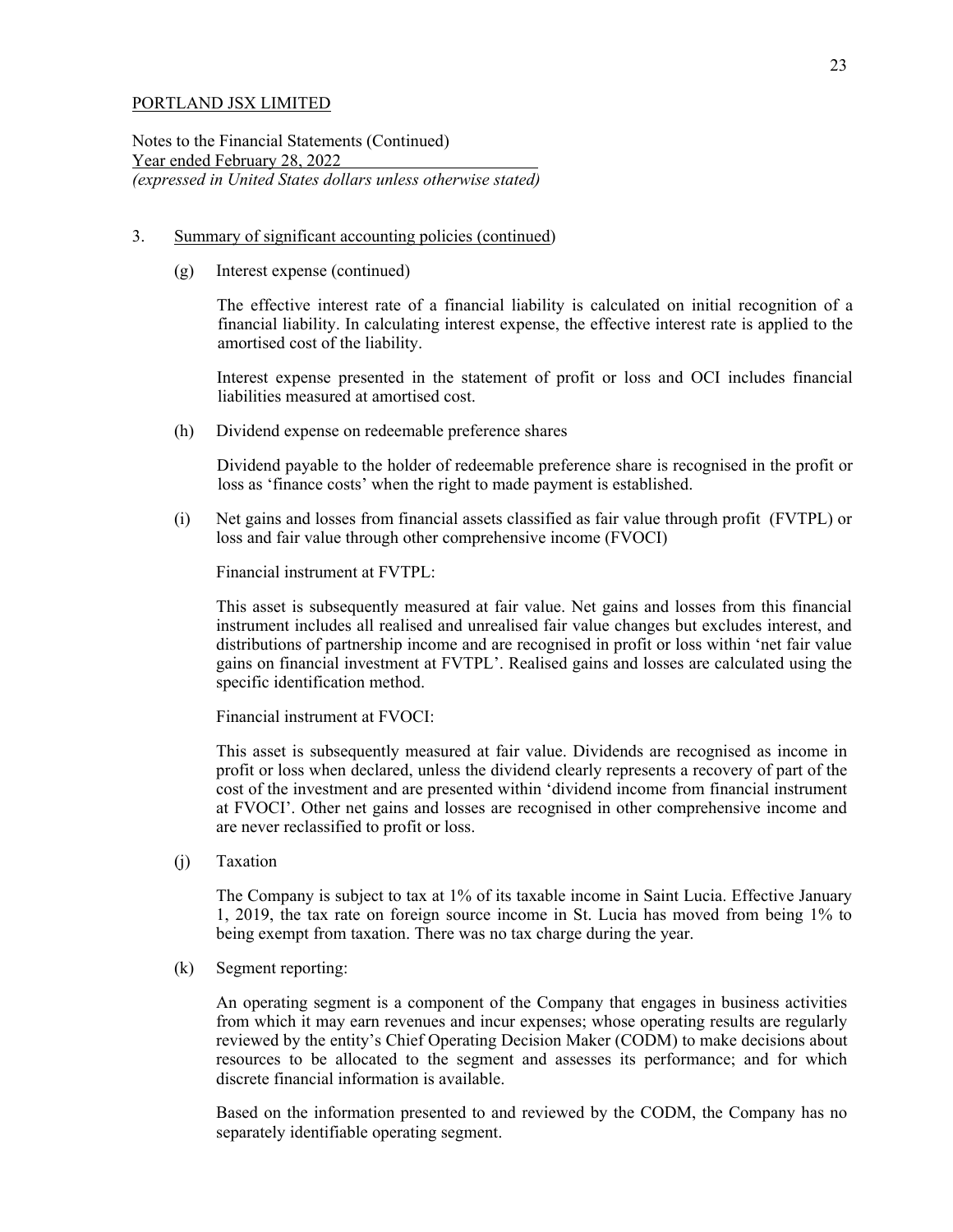Notes to the Financial Statements (Continued) Year ended February 28, 2022 *(expressed in United States dollars unless otherwise stated)* 

### 4. Critical accounting estimates and judgements in applying accounting policies

The Company makes estimates and assumptions that could affect the reported amounts of assets and liabilities within the next financial year. Estimates and judgments are continually evaluated and are based on historical experience and other factors, including expectations of future events those are believed to be reasonable under the circumstances.

The fair value of the Company's unquoted investment in the Fund is based on the fair values of the Fund's underlying investments, which include common equity securities and corporate debt. The fair value of such underlying investments and investment held in Outsourcing Management Limited ('OML preference shares') uses valuation models that employ significant unobservable inputs for investments that are traded infrequently or not at all. These unobservable inputs require a higher degree of management judgment and estimation in determining the fair value.

Management judgement and estimation are usually required for the selection of the appropriate valuation model to be used, determination of expected future cash flows from the financial instrument being valued, determination of expected volatilities and correlations, and selection of appropriate discount rates. Consequently, the use of different assumptions and inputs could yield materially different results in the fair value of the Company's investment in the Fund and OML preference shares from those reflected in the statement of financial position.

### 5. Financial investment at FVTPL

This represents an unquoted equity investment in the Fund. The Fund is managed by Portland Private Equity II, Ltd. and its principal activity is to make private equity and related investments in companies or other entities located principally in certain member and associate member states of CARICOM, certain Development Assistance Committee Countries and certain Cotonou Agreement Countries (the "Target Region"), which excludes Cuba, Mexico and Venezuela. The Fund will also make investments in businesses, the securities of which have no established market and may be restricted with respect to transfer, with the principal objective of appreciation of invested capital.

### 6. Financial investment at FVOCI

This represents cumulative convertible preference shares held in Outsourcing Management Limited ('OML') – "itel" (the "OML Preference Shares") that were issued at US\$1 per share. Itel is a Business Process company providing voice and non-voice (digital) contact services, as well as high-value customer experience management. Dividend is payable at 5% per annum semiannually and mature within five years. Subject to certain conditions being met, the preference shares are convertible to Series B ordinary shares at the earlier of three years or the investee attaining an agreed upon pre-money valuation, based on an agreed upon multiple and trailing earnings before interest, taxation, depreciation, and amortization.

### 7. Cash and cash equivalents

Cash and cash equivalents represents deposits in savings accounts held with a licensed commercial bank, of which \$155,088 (2021: \$NIL) is held for the benefit of JCSD Trustee Services Limited, in respect of bond payable arrangement (note 11).

#### 8. Securities purchased under resale agreements

At the reporting date, the fair value of securities purchased under resale agreements, are estimated to approximate their carrying value, due to their short-term nature.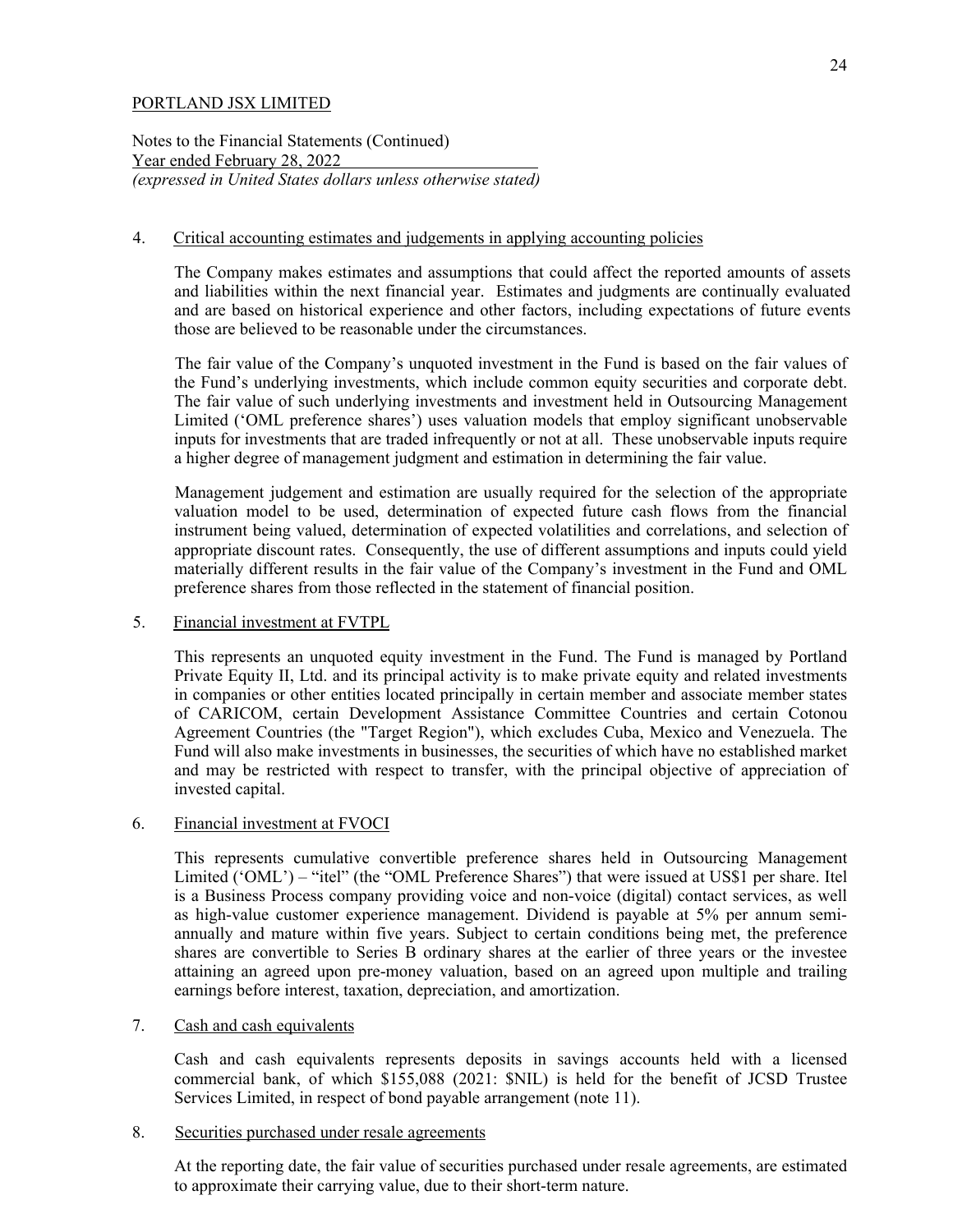Notes to the Financial Statements (Continued) Year ended February 28, 2022 *(expressed in United States dollars unless otherwise stated)* 

#### 9. Receivables and prepayments

|     |                                       | 2022      | 2021   |
|-----|---------------------------------------|-----------|--------|
|     | Interest receivable                   | 98        | 191    |
|     | Prepaid management fees [note 19 (c)] | 37,777    | 38,134 |
|     |                                       | \$37,875  | 38,325 |
| 10. | Payables                              |           |        |
|     |                                       | 2022      | 2021   |
|     | Management fee payable on redeemable  |           |        |
|     | preference shares* [note $19(c)$ ]    | 5,444     |        |
|     | Loan review fees payable              |           | 7,755  |
|     | Interest payable                      | 57,727    | 52,934 |
|     | Withholding tax payable               | 24        | 47     |
|     | Other payables and accruals           | 43,123    | 36,187 |
|     |                                       | \$106,318 | 96,923 |

\* This represents amount payable to the Managers of the Company related to their share of dividend allocated on redeemable preference shares. See note 12.

### 11. Bond payable

 $10.$ 

On April 16, 2021, the Company entered into a bond purchase agreement (five-year term) with JCSD Trustee Services Limited for J\$600,000,000 (US\$3,964,200) to refinance the loan with Victoria Mutual Investments Limited (J\$520,000,000). The bond bears interest at a fixed rate of 8% per annum, payable on a quarterly basis. The principal sum (plus any accrued interest) is repayable by way of a lump sum payment at the end of the term.

As at February 28, 2022, the principal amount outstanding amounted to J\$600,000,000 (US\$3,877,200) [2021: J\$520,000,000 (US\$3,447,080)].

#### 12. Redeemable preference shares

On August 16, 2021, the Company issued US\$5,000,000 redeemable preference shares, less transaction costs of US\$153,922. The proceeds from which was used to invest in preference shares of a Portland Caribbean Fund II, L.P. portfolio company, Outsourcing Management Limited. Dividends of 4% per annum are payable semi-annually, which mature within five years. The principal sum is repayable by way of a lump sum payment at maturity. The difference of 1% between the amount payable on these redeemable preference shares and the amount receivable on the Company's investment in OML preference shares (Note 6), is allocated between the Company and the Manager 80%/20%, respectively. See note 10.

The Company's maximum debt to equity should not exceed 3.0x. Redeemable preference shares do not carry the right to vote. All equity associated with the investment in OML Preference Shares (Note 6) is attributable strictly to the Equity Linked preference shares and should not impact any other shareholders in the Company. This instrument has been structured to preclude recourse against any other assets of the Company, and therefore, equity of any other shareholders.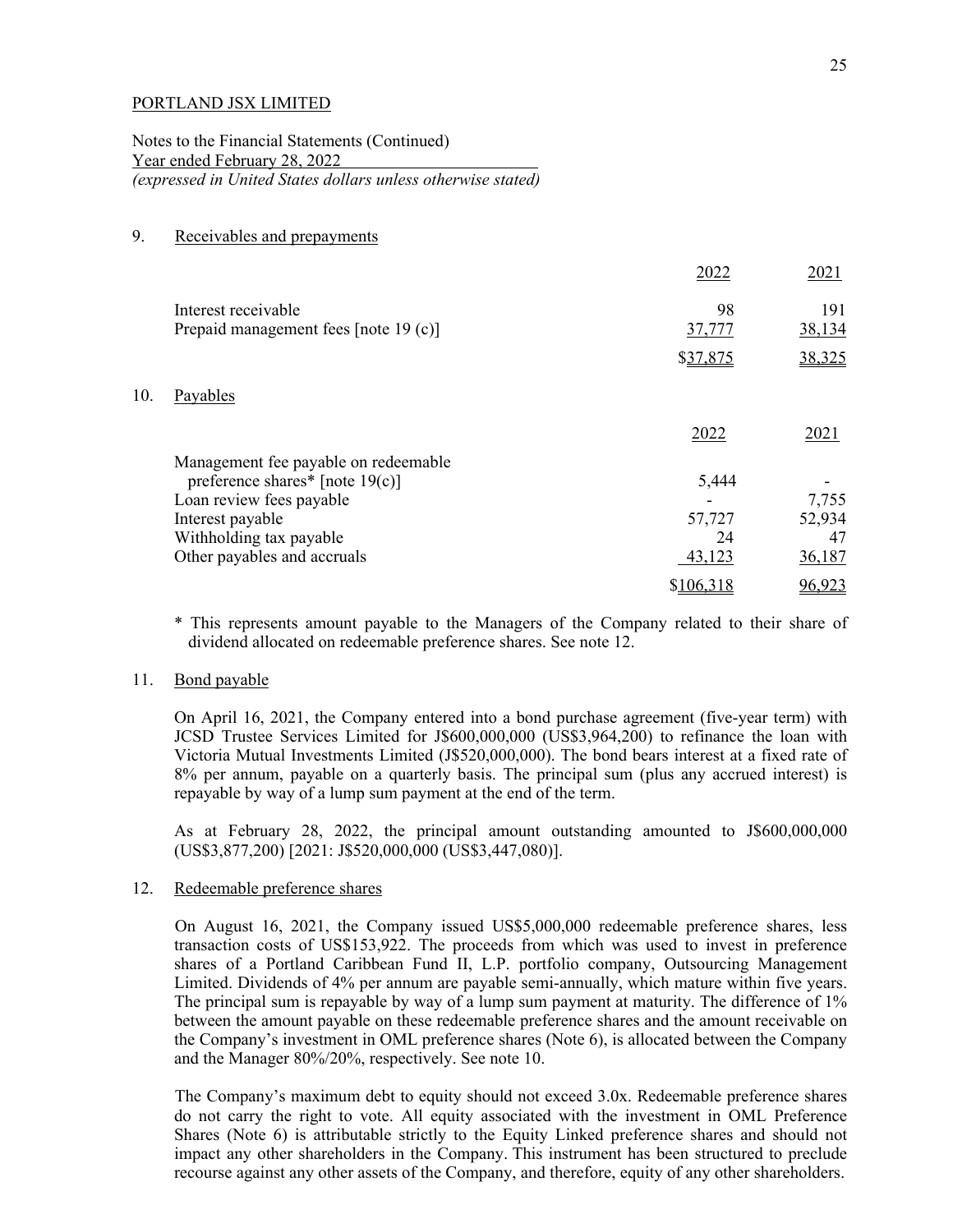Notes to the Financial Statements (Continued) Year ended February 28, 2022 *(expressed in United States dollars unless otherwise stated)* 

#### 13. Share capital and reserves

|     |                                                 | 2022         | 2021       |
|-----|-------------------------------------------------|--------------|------------|
| (a) | Share capital:                                  |              |            |
|     | Authorised, issued and fully paid:              |              |            |
|     | 309,968,261 (2020: 309,968,261) ordinary shares | 26,392,474   | 26,392,474 |
|     | Non-redeemable preference share (i)             |              |            |
|     | Transaction costs of share issues               | 709,522)     | 709,522)   |
|     |                                                 | \$25,682,953 | 25.682.953 |

- (i) Portland Fund II GP, Inc., the general partner of the Fund, holds 1 (2021: 1) nonredeemable preference share in the Company. The preference share gives Portland Fund II GP, Inc. the right to receive notice of, attend, vote at and demand a poll at general meetings of any class of shareholders of the Company. On all decisions in general meetings and on all resolutions, Portland Fund II GP, Inc. is entitled to 51% of the votes of the shareholders. The preference share gives no right to dividends or distribution of assets in the event of a wind-up of the Company.
- (b) Investment revaluation reserve:

This represents the accumulative net change in the fair value of financial asset measured at FVOCI, until the asset is derecognised or reclassified.

#### 14. Expenses by nature

|                                                                      | 2022      | 2021    |
|----------------------------------------------------------------------|-----------|---------|
| Accounting fees                                                      | 21,932    | 25,720  |
| Audit fees                                                           | 36,155    | 29,691  |
| Directors' fees [note $19(d)$ ]                                      | 16,250    | 19,518  |
| Other operating expenses                                             | 183,881   | 33,257  |
| Administrative expenses                                              | 27,562    | 18,242  |
| Irrecoverable withholding taxes                                      | 663       | 529     |
| Legal and professional fees                                          | 115,230   | 25,970  |
| Management fees related to redeemable preference shares [note 19(d)] | 5,444     |         |
| Management fees $[note 19(d)]$                                       | 453,749   | 451,583 |
|                                                                      | \$860,866 | 604,510 |

15. Earning per ordinary share

The calculation of basic earnings per ordinary share is calculated by dividing the profit for the year by the weighted average number of ordinary shares in issue for the year of 309,968,261 (2021: 309,968,261).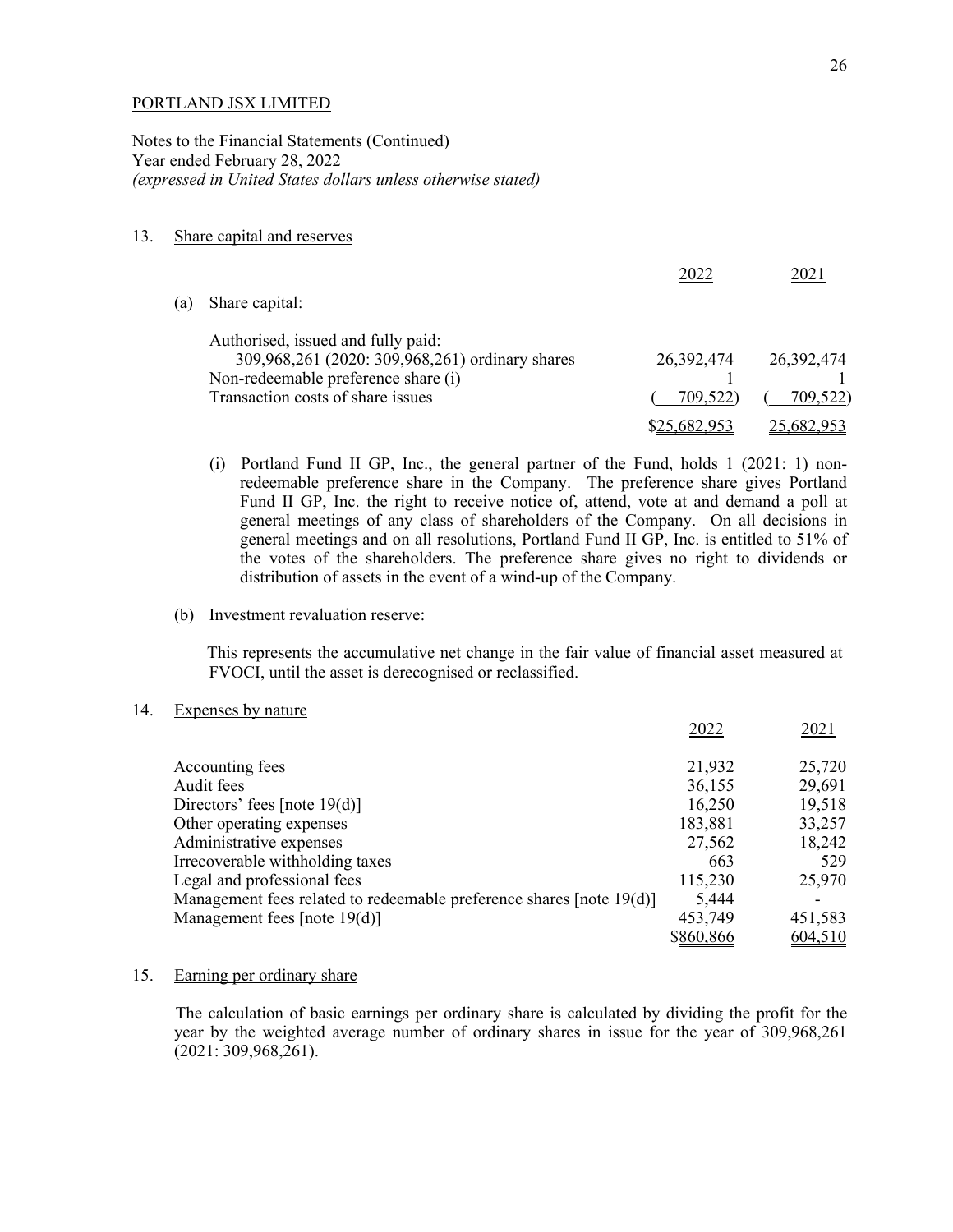Notes to the Financial Statements (Continued) Year ended February 28, 2022 *(expressed in United States dollars unless otherwise stated)* 

#### 16. Financial risk management

(a) Overview and risk management framework

 The Company's activities expose it to a variety of financial risks and those activities involve the analysis, evaluation, acceptance and management of some degree of risk or combination of risks. The Company's aim is therefore to achieve an appropriate balance between risks and return and minimise potential adverse effects on its financial performance.

The Company's risk management policies are designed to identify and analyse these risks, to set appropriate risk limits and controls, and to monitor the risks and adherence to limits by means of reliable and up-to date information systems. The Company regularly reviews its risk management policies and systems to reflect changes in markets, products and emerging best practice. Risk management is carried out by the Management Companies under policies approved by the Board of Directors. The Board provides written principles for overall risk management, as well as written policies covering specific areas, such as foreign exchange risk, interest rate risk, credit risk, use of derivative financial instruments and non-derivative financial instruments. The most important types of risk are credit risk, liquidity risk, market risk and other operational risk.

- (b) Credit risk
	- (i) Credit risk management

The Company takes on exposure to credit risk, which is the risk that a counterparty will cause a financial loss for the Company by failing to discharge an obligation. Credit exposure arises principally on investment activities that bring debt securities into the Company's asset portfolio.

(ii) Credit risk exposure

Credit risk exposures reflected on the statement of financial position relate to cash and cash equivalents, securities purchased under resale agreements and investments in the Fund and OML preference shares.

The Company has a significant concentration of credit risk at the reporting date in respect of certain financial investments with the Fund, OML preference shares and cash and cash equivalents and securities purchased under resale agreements with First Global Bank Limited and Victoria Mutual Wealth Management Limited. The maximum credit exposure is limited to the carrying value of financial assets on the statement of financial position.

(c) Market risk

The Company takes on exposure to market risk, which is the risk that the fair value or future cash flows of a financial instrument will fluctuate because of changes in market prices. Market risk arises from open positions in investment products, which are exposed to general and specific market movements and changes in the level of volatility of market rates or prices such as interest rates, credit spreads, foreign exchange rates and equity prices. The market risk arising from investment activities is determined by the Management Companies and monitored by the Board of Directors separately.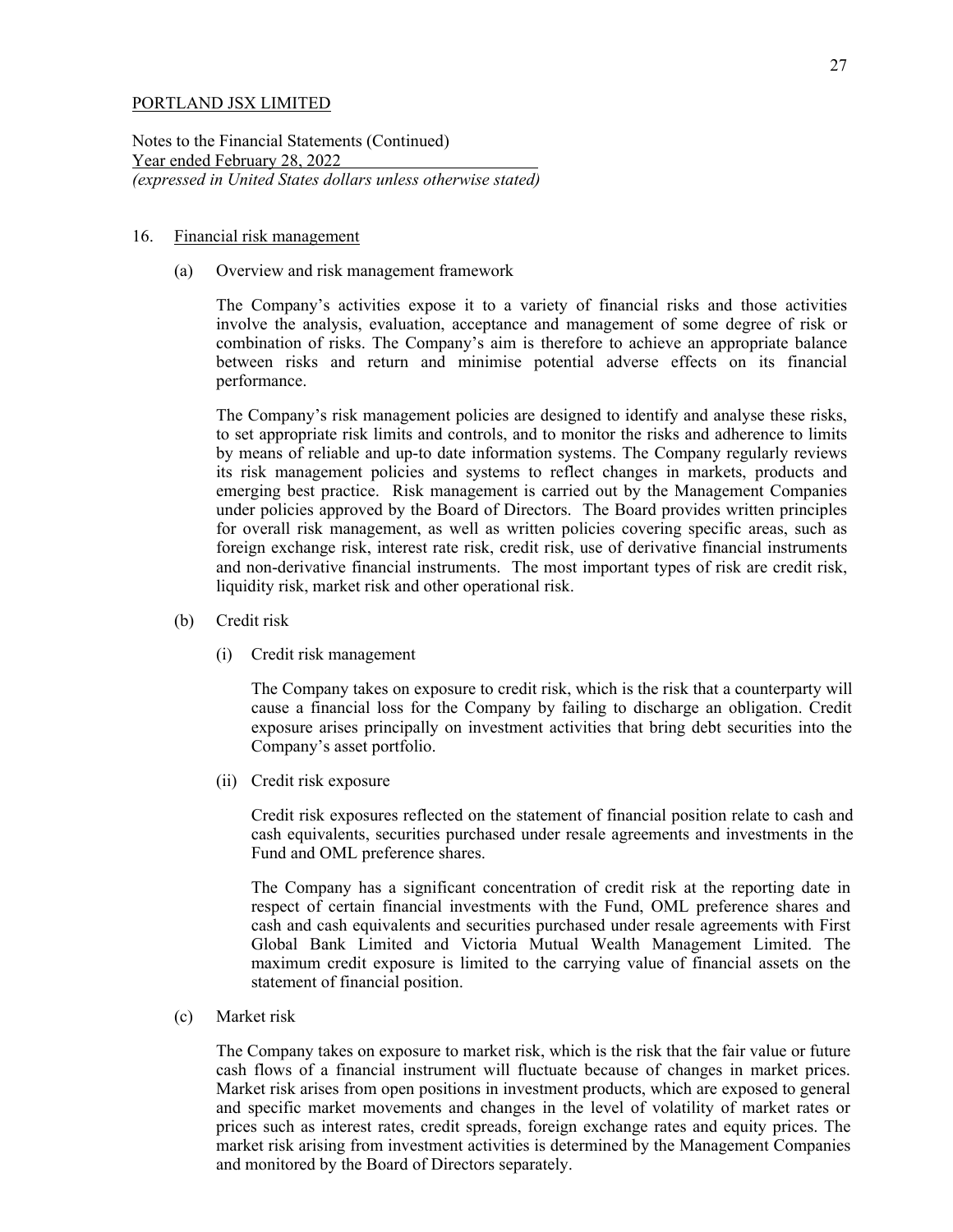Notes to the Financial Statements (Continued) Year ended February 28, 2022 *(expressed in United States dollars unless otherwise stated)* 

#### 16. Financial risk management (continued)

- (c) Market risk (continued)
	- (i) Interest rate risk

Cash flow interest rate risk is the risk that the future cash flows of a financial instrument will fluctuate because of changes in market interest rates. Fair value interest rate risk is the risk that the fair value of a financial instrument will fluctuate due to changes in market interest rates.

The Company has no exposure to this risk as it has no variable rate interest-bearing financial instruments.

(ii) Currency risk

Currency risk is the risk that the fair value or future cash flows of a financial instrument will fluctuate because of changes in foreign exchange rates. The main currency giving rise to this risk is the Jamaica dollar (J\$).

At the reporting date, the J\$ dollar equivalents of net foreign currency liabilities were as follows:

|                                            | 2022      | 2021           |
|--------------------------------------------|-----------|----------------|
|                                            | J\$'000   | J\$'000        |
| Bond payable                               | (600,000) | (520,000)      |
| Cash and cash equivalents                  | 24,000    |                |
| Security purchased under resale agreements | 3.711     | 1,112          |
| Interest payable                           | 8,933     | 7,985)         |
|                                            |           | <u>526,873</u> |

The exchange rate of the US\$ to the J\$ at the reporting date was \$154.75 (2020: US\$1.00 to J\$150.85).

#### *Foreign currency sensitivity*

The effect of a 6% (2021: 6%) strengthening of the United States dollar against the Jamaica dollar at the reporting date would, all other variables held constant, have resulted in an increase in profit or loss for the year of US\$212,595 (2020: US\$205,068). A 2% (2021: 2%) weakening in the exchange rate would, on the same basis, have resulted in a decrease in profit or loss of US\$76,650 (2021: US\$63,907).

(d) Liquidity risk

Liquidity risk, also referred to as funding risk, is the risk that the Company will encounter difficulty in raising funds to meet commitments associated with financial instruments. Liquidity risk may result from an inability to sell a financial asset quickly at, or close to, its fair value. The maturities of assets and liabilities and the ability to replace, at an acceptable cost, interest bearing liabilities as they mature, are important factors in assessing the liquidity of the Company and its exposure to changes in interest rates and exchange rates. Assets available to meet liabilities which includes cash and cash equivalents and securities purchased under resale agreements.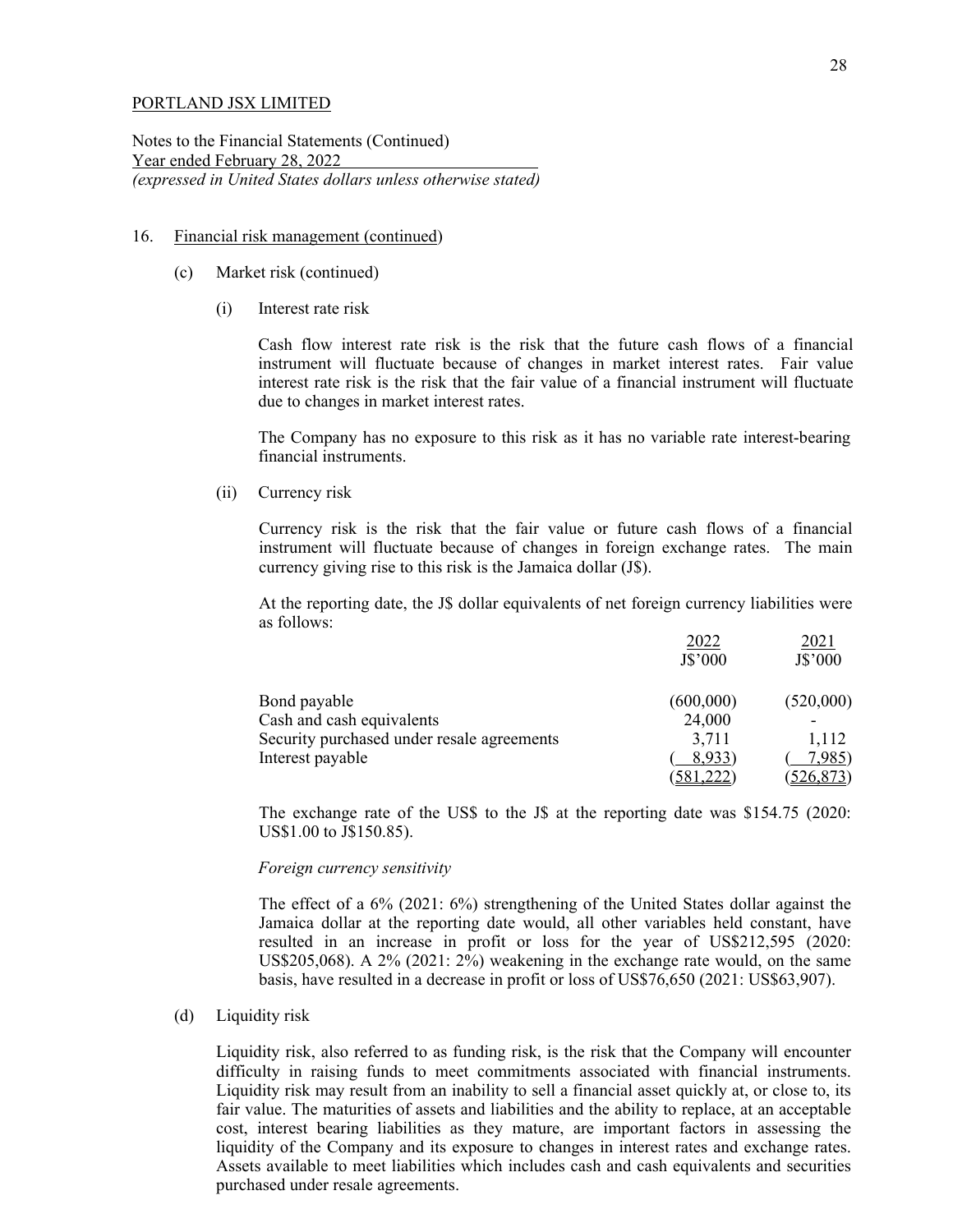Notes to the Financial Statements (Continued) Year ended February 28, 2022 *(expressed in United States dollars unless otherwise stated)* 

#### 16. Financial risk management (continued)

#### (d) Liquidity risk (continued)

The table below presents the residual contractual maturities of undiscounted cash flows (both interest and principal cash flows) of the Company's financial liabilities.

|                              |           |         | 2022       |             |           |
|------------------------------|-----------|---------|------------|-------------|-----------|
|                              | Within 3  | 3 to 12 | Over 1     | Contractual | Carrying  |
|                              | months    | months  | year       | cash flows  | amount    |
| <b>Financial liabilities</b> |           |         |            |             |           |
| Due to related parties       | 53,934    |         |            | 53,934      | 53,934    |
| Redeemable preference        |           |         |            |             |           |
| shares                       |           | 114,333 | 5,085,667  | 5,200,000   | 4,846,078 |
| Dividend payable on          |           |         |            |             |           |
| preference shares            |           | 108,889 |            | 108,889     | 108,889   |
| Payables                     | 100,874   | 5,444   |            | 106,318     | 106,318   |
| Bond payable                 | 92,084    | 276,251 | 5,135,675  | 5,504,010   | 3,877,200 |
|                              | \$246,892 | 504,917 | 10,221,342 | 10,973,151  | 8,992,419 |
|                              |           |         | 2021       |             |           |
|                              | Within 3  | 3 to 12 | Over 1     | Contractual | Carrying  |
|                              | months    | months  | year       | cash flows  | amount    |
| <b>Financial liabilities</b> |           |         |            |             |           |
| Due to related parties       | 208,027   |         |            | 208,027     | 208,027   |
| Payables                     | 96,923    |         |            | 96,923      | 96,923    |
| Bond payable                 | 81,868    | 245,604 | 4,565,945  | 4,893,417   | 3,447,080 |
|                              | \$386,818 | 245,604 | 4,565,945  | 5,198,367   | 3,752,030 |

#### 17. Capital management

The Company is a Limited Partner in Portland Caribbean Fund II, L.P., a Cayman Islands exempted limited partnership which is one of several parallel partnerships that together comprise the Fund, a private equity fund with a mandate to make investments in equity or debt securities of private companies located in the Caribbean and Latin America.

The Company has made a capital commitment to the Fund which obligates the Company to remit funds, cumulatively not to exceed the amount of the capital commitment, upon receipt of capital call notices.

The Company may co-invest with the Fund in equity or debt securities of private companies located in the Caribbean and Latin America. The Company is permitted to participate in coinvestments on a no fee/ no carry basis up to the amount of its capital commitment and thereafter on a negotiated basis.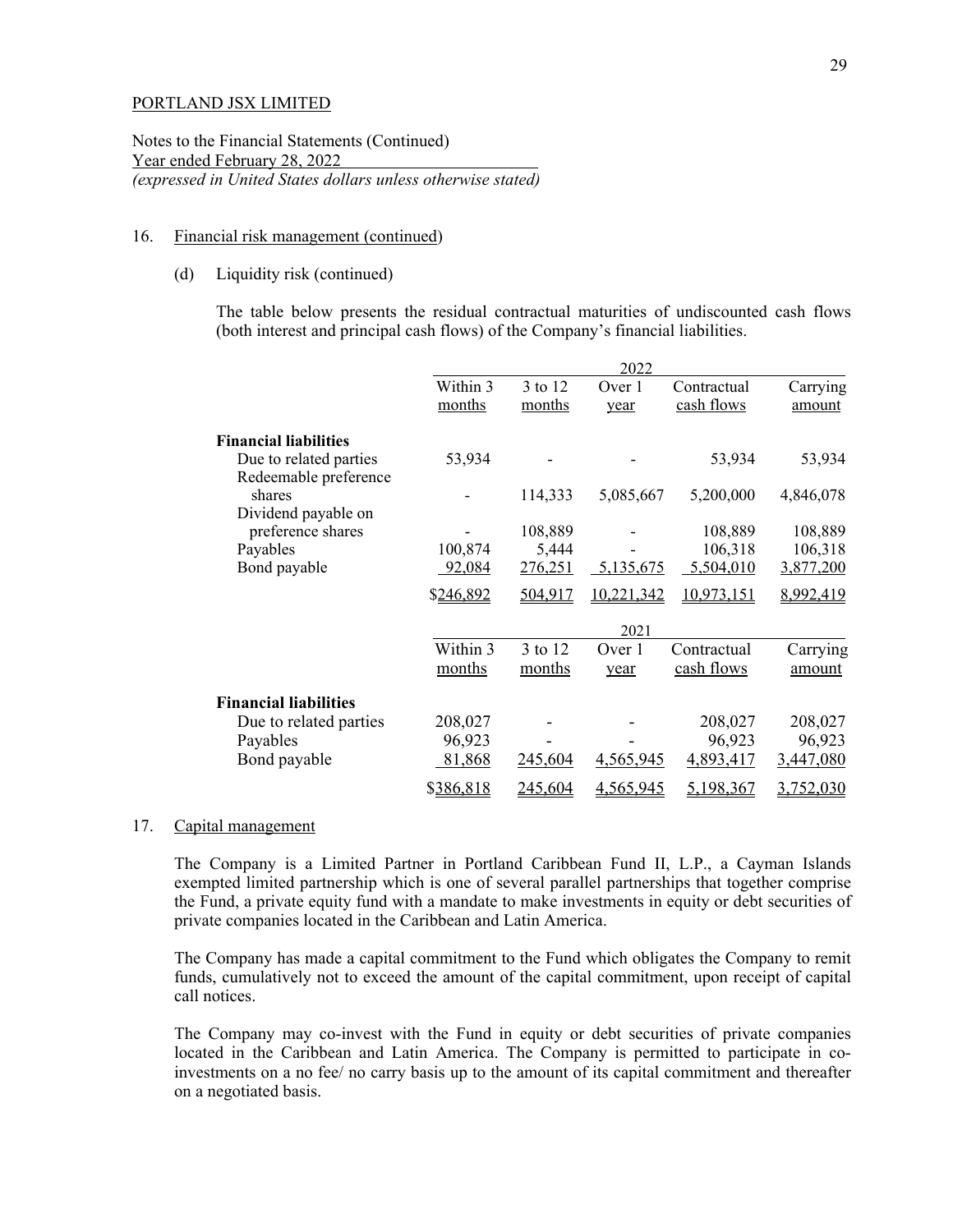Notes to the Financial Statements (Continued) Year ended February 28, 2022 *(expressed in United States dollars unless otherwise stated)* 

### 17. Capital management (continued)

Pending the receipt of capital call notices in respect of the Company's commitment to the Fund, which may occur over the period of several months or years, and at any time deemed appropriate by the Manager, the Company will invest in short-term instruments, money market funds, or similar temporary instruments.

In addition, the Company may borrow up to 25% of its total assets after giving effect to the borrowing. The Company has no intention to utilise leverage as a strategy, however, borrowing may be required to fund working capital and act as buffer to cover cash flow timing differences.

### 18. Fair value of financial instruments

Fair value is the price that would be received to sell an asset or paid to transfer a liability in an orderly transaction at the measurement date. Market price is used to determine fair value where an active market exists, as it is the best evidence of the fair value of a financial instrument.

 For financial instruments which have no market prices, the fair value has been estimated using present value or other estimation and valuation techniques based on market conditions existing at the reporting date.

The Company measures fair value using the following fair value hierarchy, which reflects the significance of the inputs used in making the measurements.

- Level 1: Inputs that are quoted market prices (unadjusted) in active markets for identical instruments.
- Level 2: Inputs other than quoted prices included within Level 1 that are observable either directly (i.e., as prices) or indirectly (i.e., derived from prices). This category includes instruments valued using quoted market prices in active markets that are considered less than active or other valuation techniques in which all significant inputs are directly or indirectly observable from market data.
- Level 3: Inputs that are unobservable. This category includes all instruments for which the valuation technique includes inputs not based on observable data and those inputs have a significant effect on the instrument valuation. This category includes instruments that are valued based on prices for similar instruments for which significant adjustments or assumptions are made to reflect differences between the instruments.

The values derived from applying these techniques are significantly affected by the underlying assumptions used concerning both the amounts and timing of future cash flows and the discount rates. The valuation of investments at fair value through profit or loss is as described in note 4.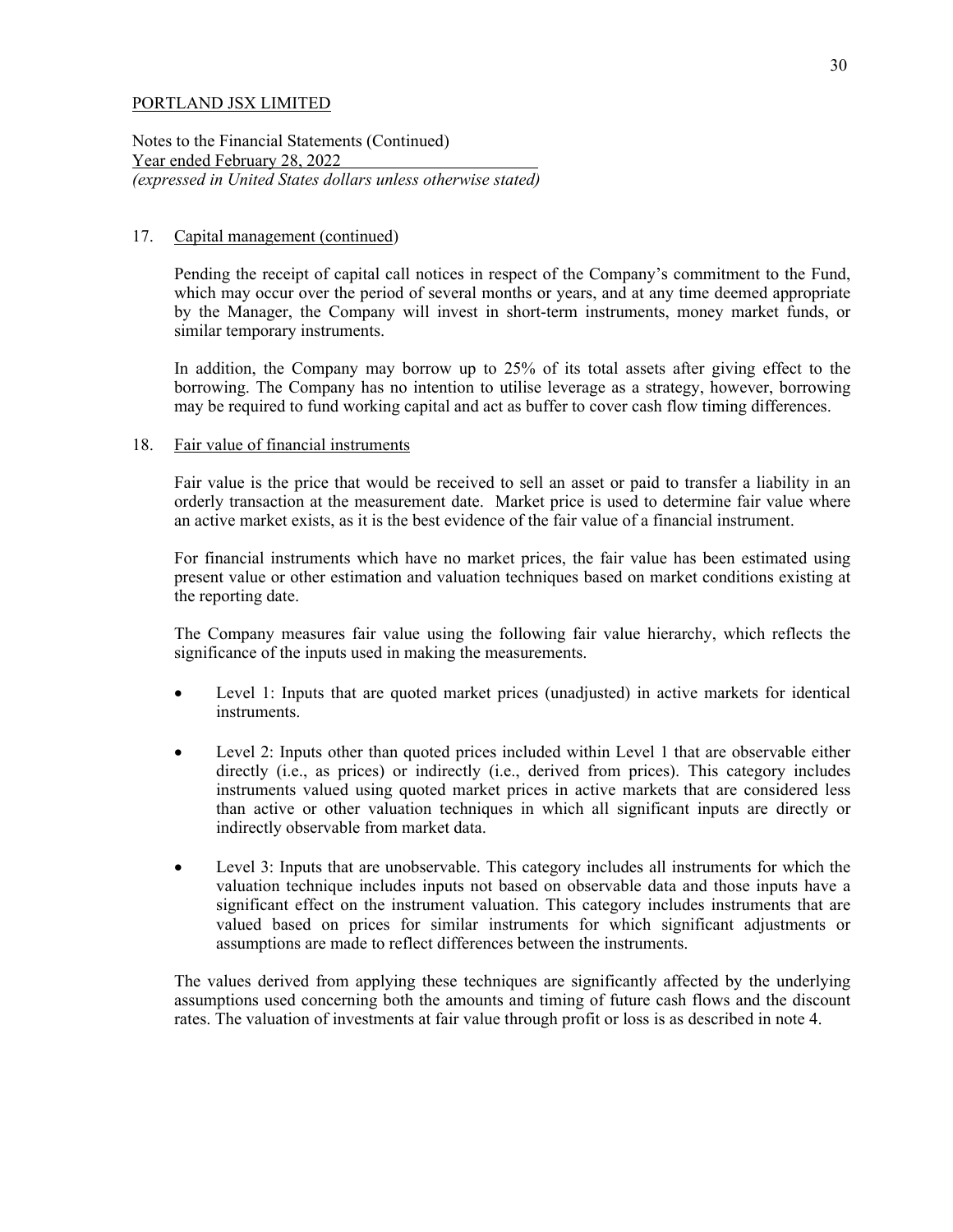Notes to the Financial Statements (Continued) Year ended February 28, 2022 *(expressed in United States dollars unless otherwise stated)* 

### 18. Fair value of financial instruments (continued)

(a) Accounting classifications and fair values:

The Company's investment in the Fund and OML preference shares are measured at fair value and classified at level 3. The following table shows the valuation techniques used in measuring the fair value of the Company's unquoted investments, as well as the significant unobservable inputs used.

|                                                                                                         | Significant<br><b>Inter-relationship between</b><br>unobservable inputs<br>key unobservable inputs |                                                                                                                                                                            |  |
|---------------------------------------------------------------------------------------------------------|----------------------------------------------------------------------------------------------------|----------------------------------------------------------------------------------------------------------------------------------------------------------------------------|--|
| <b>Valuation techniques</b>                                                                             |                                                                                                    | and fair value measurement                                                                                                                                                 |  |
| Investment in unquoted<br>partnership and OML<br>Market - comparable<br>companies or external<br>offers | Adjusted EBITDA<br>4.30-10.50 times<br>• $5\% - 15\%$<br>liquidity<br>discount                     | The estimated fair<br>value<br>multiple range of would increase/(decrease) if:<br>Adjusted EBITDA was<br>higher/(lower)<br>liquidity discount<br>The<br>was (higher)/lower |  |

The table below shows the carrying amount and fair value level of financial assets and financial liabilities.

|                                                             | 2022                          |              |                     |                     |                            |
|-------------------------------------------------------------|-------------------------------|--------------|---------------------|---------------------|----------------------------|
|                                                             | Fair value<br>Carrying amount |              |                     |                     |                            |
|                                                             |                               |              | Amortised           |                     |                            |
|                                                             | <b>FVTPL</b>                  | <b>FVOCI</b> | $\frac{\cosh x}{s}$ | Level 2             | Level 3                    |
|                                                             |                               |              |                     |                     |                            |
| <b>Financial assets measured</b><br>at fair value:          |                               |              |                     |                     |                            |
| Financial investment at FVPTL                               | 35,807,571                    |              |                     |                     | 35,807,571                 |
| Financial investment at FVOCI                               |                               | 5,000,000    |                     |                     | 5,000,000                  |
| <b>Financial assets not measured</b><br>at fair value:      |                               |              |                     |                     |                            |
| Dividend receivable on preference                           |                               |              |                     |                     |                            |
| shares                                                      |                               |              | 136,111             | 136,111             |                            |
| Receivables (excluding prepayments)                         |                               |              | 98                  | 98                  |                            |
| Security purchased under resale                             |                               |              |                     |                     |                            |
| agreement                                                   |                               |              | 87,918              | 87,918              |                            |
| Cash and cash equivalents                                   |                               |              | 156,795             | 156,795             |                            |
|                                                             | 35,807,571                    | 5,000,000    |                     |                     | 380,922 380.922 40,807,571 |
| <b>Financial liabilities not measured</b><br>at fair value: |                               |              |                     |                     |                            |
| Due to related parties                                      |                               |              | 53,934              | 53,934              |                            |
| Payables                                                    |                               |              | 106,318             | 106,318             |                            |
| Dividend payable on redeemable                              |                               |              |                     |                     |                            |
| preference shares                                           |                               |              | 108,889             | 108,889             |                            |
| Bond payable                                                |                               |              |                     | 3,877,200 3,877,200 |                            |
| Redeemable preference shares                                |                               |              | 4,846,078 4,846,078 |                     |                            |
|                                                             |                               |              | 8,992,419 8,992,419 |                     |                            |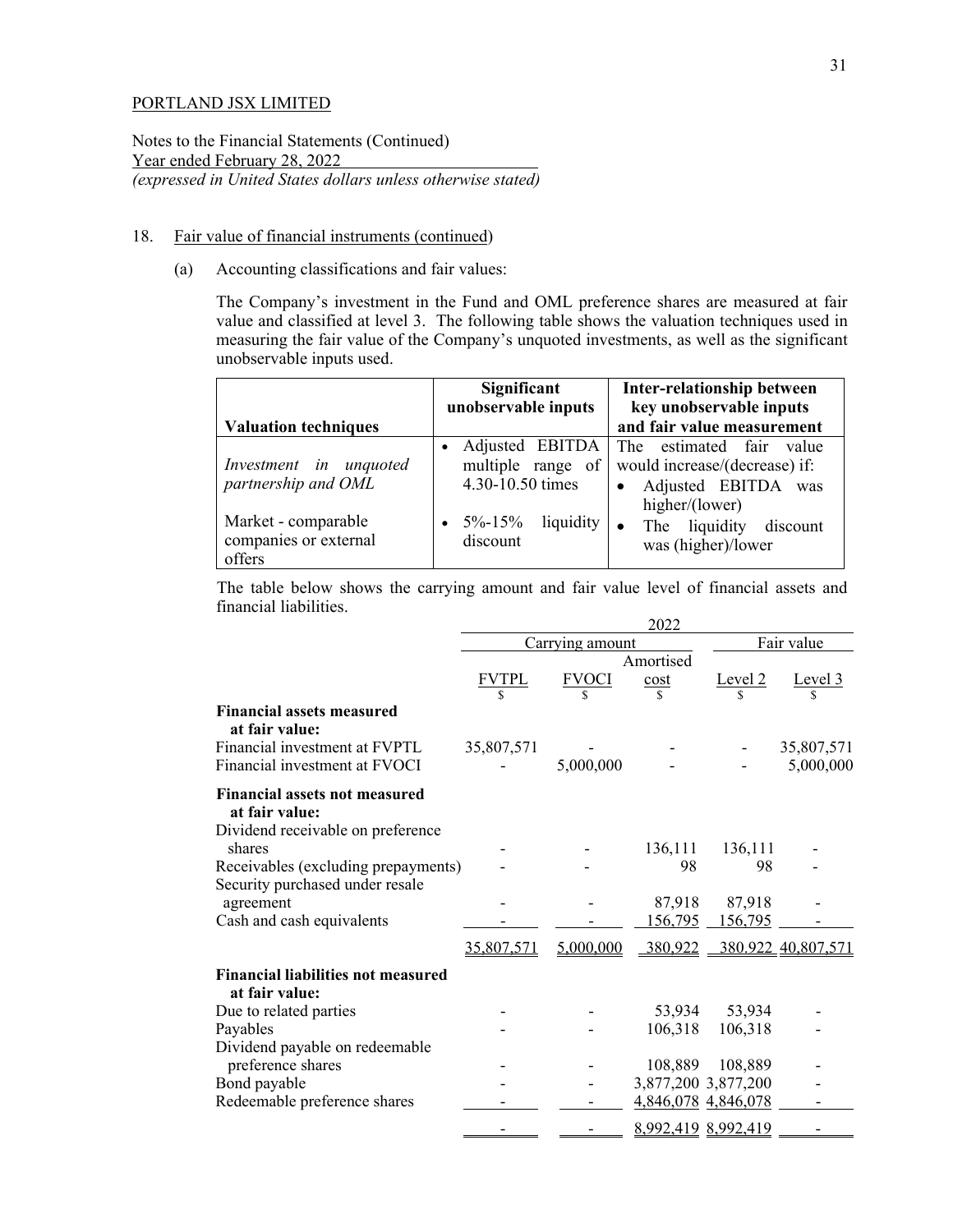Notes to the Financial Statements (Continued) Year ended February 28, 2022 *(expressed in United States dollars unless otherwise stated)* 

### 18. Fair value of financial instruments (continued)

#### (a) Accounting classifications and fair values (continued):

|                                                             | 2021                          |              |                           |         |                   |
|-------------------------------------------------------------|-------------------------------|--------------|---------------------------|---------|-------------------|
|                                                             | Fair value<br>Carrying amount |              |                           |         |                   |
|                                                             |                               |              | Amortised                 |         |                   |
|                                                             | <b>FVTPL</b>                  | <b>FVOCI</b> | $\frac{\cosh x}{\cosh x}$ | Level 2 | Level 3           |
|                                                             |                               | \$           | \$                        |         |                   |
| <b>Financial asset measured</b><br>at fair value:           |                               |              |                           |         |                   |
| Financial investment at FVPTL                               | 31,431,233                    |              |                           |         | 31,431,233        |
| <b>Financial assets not measured</b><br>at fair value:      |                               |              |                           |         |                   |
| Receivables (excluding prepayments)                         |                               |              | 191                       | 191     |                   |
| Cash and cash equivalents                                   |                               |              | 1,709                     | 1,709   |                   |
| Security purchased under resale                             |                               |              |                           |         |                   |
| agreement                                                   |                               |              | 83,423                    | 83,423  |                   |
|                                                             | 31.431.233                    |              | 85,323                    |         | 85,323 31,431,233 |
| <b>Financial liabilities not measured</b><br>at fair value: |                               |              |                           |         |                   |
| Due to related parties                                      |                               |              | 208,027                   | 208,027 |                   |
| Payables                                                    |                               |              | 96,923                    | 96,923  |                   |
| Bond payable                                                |                               |              | 3,447,080 3,447,080       |         |                   |
|                                                             |                               |              | 3,752,030 3,752,030       |         |                   |

Financial assets and financial liabilities in table above are classified at level 2 either due to their shortterm nature or when non-current due to no discount anticipated on settlement.

(b) Reconciliation of Level 3 fair value:

The following table shows a reconciliation for the financial investment, measured at fair value:

|                                                       | Unquoted investment |            |
|-------------------------------------------------------|---------------------|------------|
|                                                       | 2022                | 2021       |
| Balance at beginning of the year                      | 31,431,233          | 28,859,063 |
| Net change in fair value recognised in profit or loss | 5,349,614           | 2,603,701  |
| Additional investments during the year                | 4,846,078           | 451,348    |
| Net change in fair value recognised in OCI            | 153,922             |            |
| Financial investment distributions received           | 973,276)            | 482,879)   |
| Balance at end of year                                | <u>\$40,807,571</u> | 31,431,233 |

#### 19. Related party balances and transactions

(a) Definition of related party:

A related party is a person or entity that is related to the entity that is preparing its financial statements (referred to in IAS 24, *Related Party Disclosures* as the "reporting entity," in this case, the Company).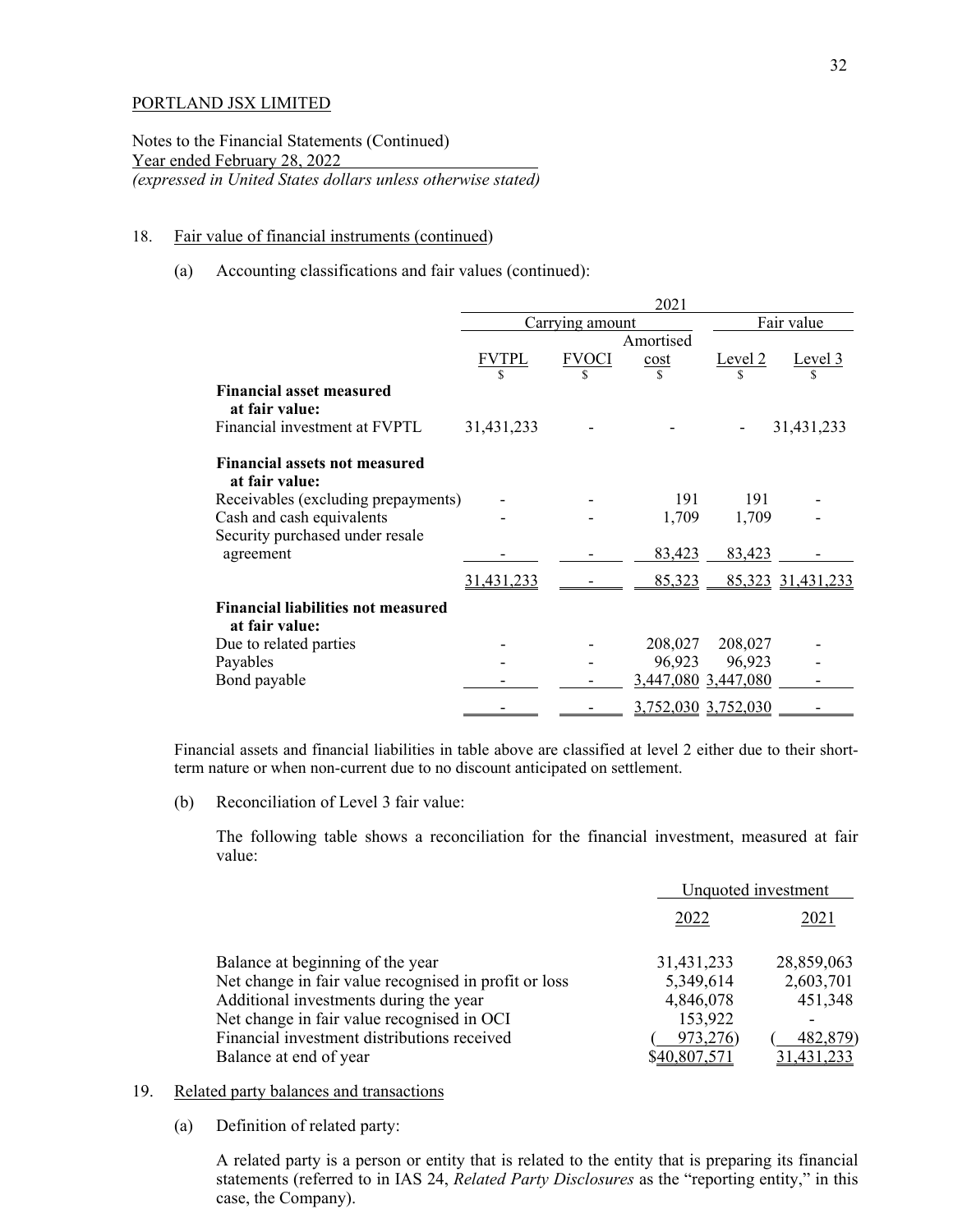Notes to the Financial Statements (Continued) Year ended February 28, 2022 *(expressed in United States dollars unless otherwise stated)* 

- 19. Related party balances and transactions (continued)
	- (a) Definition of related party (continued):
		- (1) A person or a close member of that person's family is related to the Company if that person:
			- (i) has control or joint control over the Company;
			- (ii) has significant influence over the Company; or
			- (iii) is a member of the key management personnel of the Company or of a parent of the Company.
		- (2) An entity is related to the Company if any of the following conditions applies:
			- (i) The entity and the Company are members of the same group (which means that each parent, subsidiary and fellow subsidiary is related to the others).
			- (ii) One entity is an associate or joint venture of the other entity (or an associate or joint venture of a member of a group of which the other entity is a member).
			- (iii) Both entities are joint ventures of the same third party.
			- (iv) One entity is a joint venture of a third entity and the other entity is an associate of the third entity.
			- (v) The entity is a post-employment benefit plan for the benefit of employees of either the Company or an entity related to the Company.
			- (vi) The entity is controlled, or jointly controlled by a person identified in (1).
			- (vii) A person identified in (1)(i) has significant influence over the entity or is a member of the key management personnel of the entity (or of a parent of the entity).
			- (viii) The entity or any member of a group of which it is a part, provides key management personnel services to the Company or to the parent of the Company.

A related party transaction is a transfer of resources, services or obligations between related parties, regardless of whether a price is charged.

(b) Identification of related parties:

 The Company has related party relationships with directors, Management companies and funds under the control of the management companies.

(c) The statement of financial position includes balances arising in the ordinary course of business, with related parties as follows:  $2022$   $2021$ 

|                                                            |            | ZUZI                     |
|------------------------------------------------------------|------------|--------------------------|
| Financial investment at FVTPL                              | 35,807,571 | 31,431,233               |
| Management fee payable on redeemable                       |            |                          |
| preference shares (note 10)                                | 5.444      | $\overline{\phantom{a}}$ |
| Prepaid management fees* (note 9)                          | 37,777     | 38,134                   |
| Due to related entities - Portland Private Equity II Ltd.* | 53,934)    | <u>208,027</u>           |

\*These related party balances are interest free and unsecured and are expected to be settled within the next twelve months.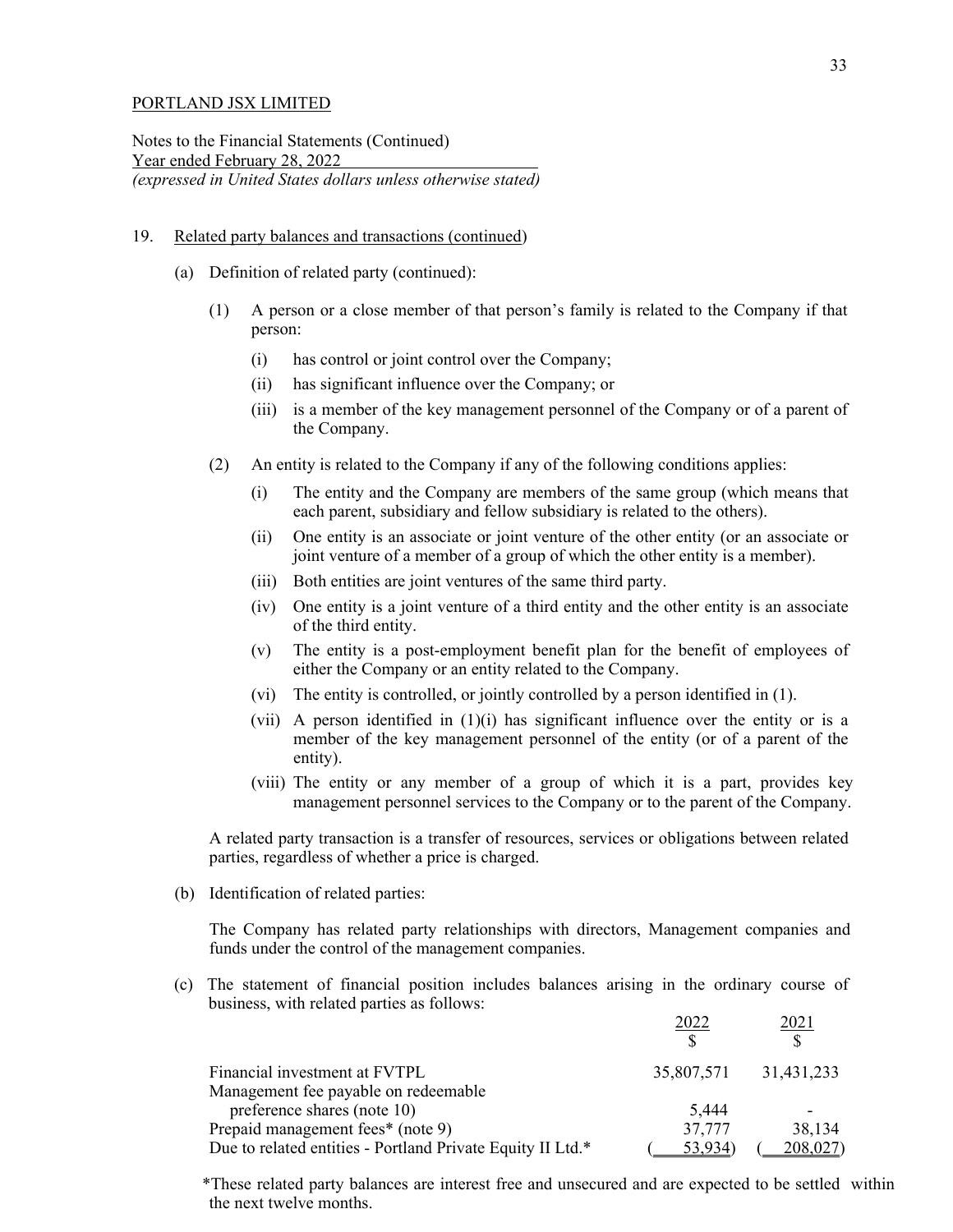Notes to the Financial Statements (Continued) Year ended February 28, 2022 *(expressed in United States dollars unless otherwise stated)* 

#### 19. Related party balances and transactions (continued)

(d) The statement of profit or loss and other comprehensive income includes significant transactions in the ordinary course of business, with related parties, as follows:

|                                                                      |                    | 2021                |
|----------------------------------------------------------------------|--------------------|---------------------|
| Net fair value gain on financial investment,<br>at FVTPL             | 5,349,614          | 2,603,701           |
| Management fees related to redeemable<br>preference shares (note 14) | $\sim$ 444         |                     |
| Key management compensation:                                         |                    |                     |
| Management fees (note 14)<br>Directors' fees (note 14)               | 453,749)<br>16,250 | 451,583)<br>19,518) |
|                                                                      |                    |                     |

#### 20. Impact of COVID 19

The World Health Organization (WHO) declared the novel Coronavirus (COVID-19) outbreak a pandemic on March 11, 2020. The economy continues to show signs of recovery from the negative impacts of COVID-19 in 2021. The global economy is expected to recover in 2022 with growth being driven by sustained vaccination efforts, greater reopening of the global economy.

There could however be further significant negative financial effects on the Company, depending on factors such as the duration and spread of new variants and possible restrictions and advisories from global Government until the virus is controlled through vaccination, the effects on the financial markets, and the effects on the economy overall, all of which are highly uncertain and cannot be estimated reliably at this time.

The Directors continue to conduct its risk assessments, scenario planning and establish action plans as part of managing the continued operations of the business. At the date of approving these financial statements, the Directors are of the opinion that the Company will be able to meet its obligations for the next twelve months and to continue as a going concern.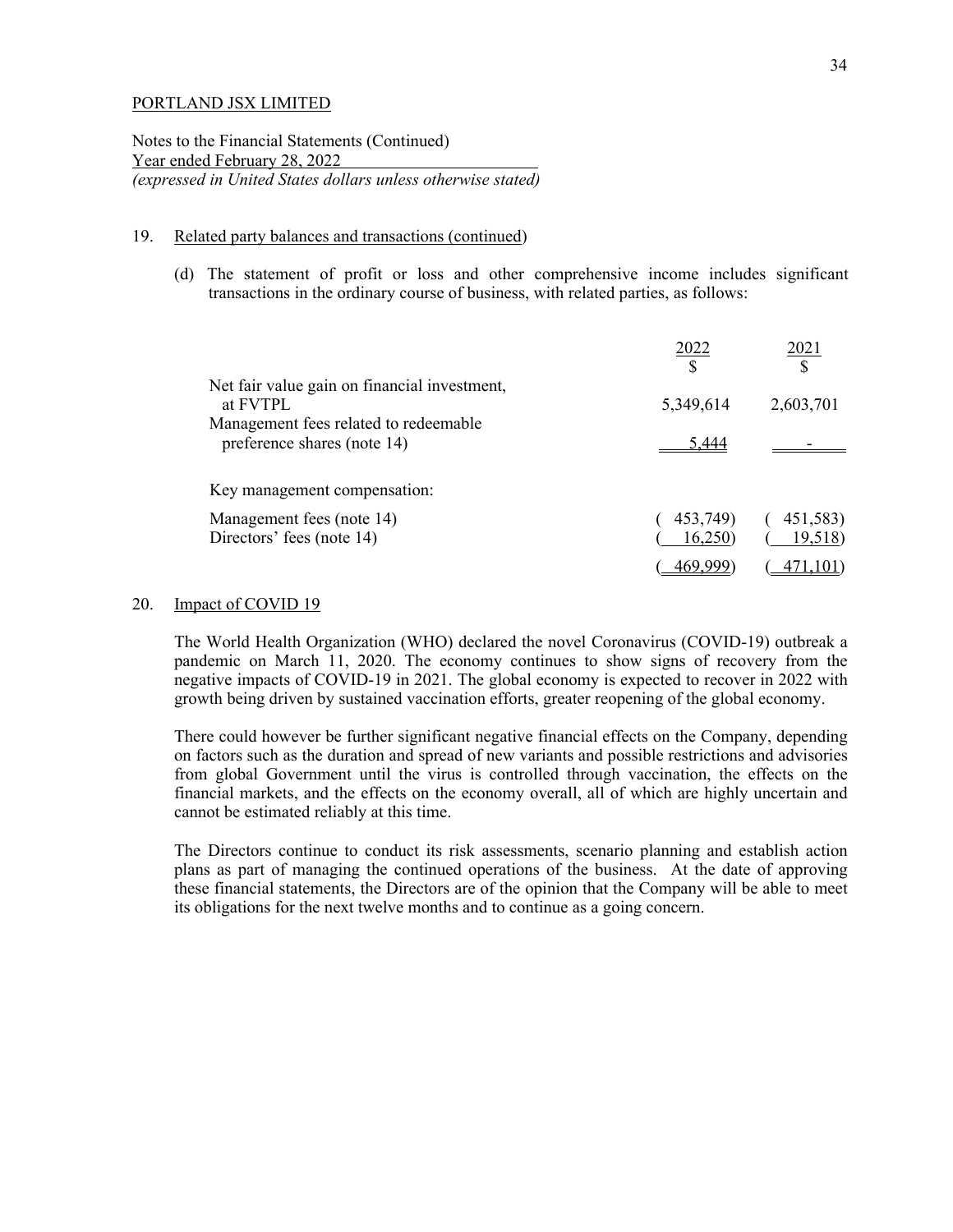

### **LIST OF SHAREHOLDINGS OF DIRECTORS, SENIOR MANAGEMENT AND THEIR CONNECTED PERSONS**

### **AS AT FEBRUARY 28, 2022**

| <b>DIRECTOR</b>                    | <b>SHAREHOLDINGS</b> | <b>CONNECTED PERSONS</b>                                    |
|------------------------------------|----------------------|-------------------------------------------------------------|
| Douglas Hewson                     | Nil                  | Portland Fund II GP, Inc.<br><b>Controlling Shareholder</b> |
|                                    |                      | through Preferred Shares                                    |
| Patricia R. Francis                | Nil                  |                                                             |
| N. Patrick McDonald                | Nil                  |                                                             |
| Jonathan Murphy                    | Nil                  |                                                             |
| <b>SENIOR MANAGEMENT</b>           | <b>SHAREHOLDINGS</b> | <b>CONNECTED PERSONS</b>                                    |
| Portland Private Equity II Limited | Nil                  | Douglas Hewson                                              |
| McNamara Corporate Services Inc.   | Nil                  |                                                             |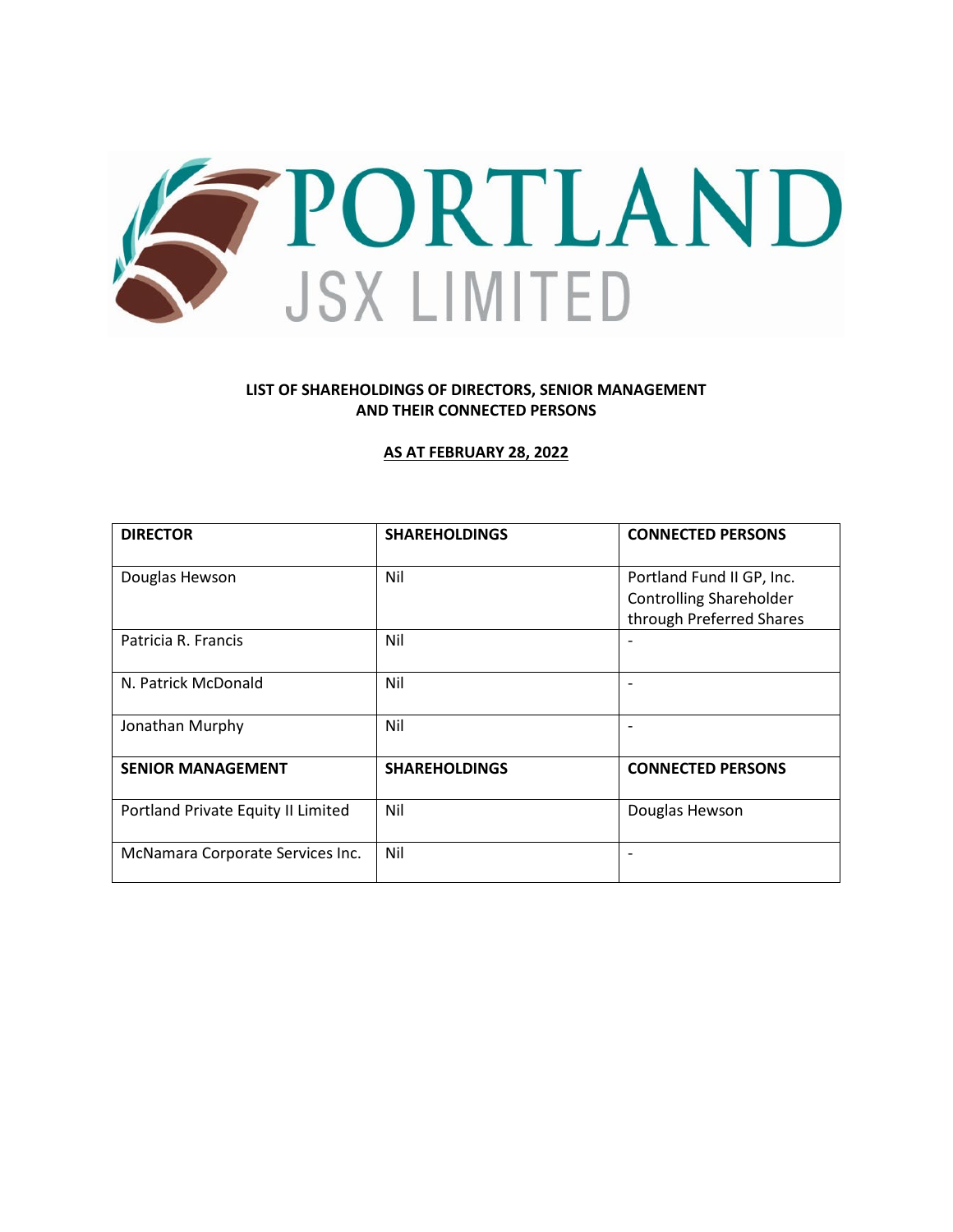

#### **Jamaica Central Securities Depository Limited Registrar Services Unit P.O. BOX 1084, 40 Harbour Street, Kingston, Jamaica Tel: (876) 967-3271-4 Fax: (876) 948-6653**

Page:  $1/2$ Date: 01-Mar-2022 Time: 03:39 PM

#### **Top 10 shareholdings for PORTLAND JSX LTD ORDINARY SHARES As at**

**February 28, 2022**

|              | Primary Account Holder<br>Joint Holder(s):                              | Volume     | Percentage |
|--------------|-------------------------------------------------------------------------|------------|------------|
| $\mathbf{1}$ | GRACEKENNEDY PENSION FUND CUSTODIAN LTD FOR GRACEKENNEDY PENSION SCHEME |            |            |
|              |                                                                         | 40,000,000 | 12.9045%   |
|              | Client total ownership                                                  | 40,000,000 | 12.9045%   |
| 2            | PAM - POOLED EQUITY FUND                                                |            |            |
|              |                                                                         | 24,961,500 | 8.0529%    |
|              | Client total ownership                                                  | 24,961,500 | 8.0529%    |
| 3            | PETER 2 COMPANY LIMITED PENSION PLAN                                    |            |            |
|              |                                                                         | 23,727,000 | 7.6547%    |
|              | Client total ownership                                                  | 23,727,000 | 7.6547%    |
| 4            | ATL GROUP PENSION FUND TRUSTEES NOM LTD                                 |            |            |
|              |                                                                         | 23,600,000 | 7.6137%    |
|              | Client total ownership                                                  | 23,600,000 | 7.6137%    |
| 5            | SJIML A/C 3119                                                          |            |            |
|              |                                                                         | 20,000,000 | 6.4523%    |
|              | Client total ownership                                                  | 20,000,000 | 6.4523%    |
| 6            | PRIME ASSET MANAGEMENT JPS EMPLOYEES SUPERANNUATION FUND                |            |            |
|              |                                                                         | 17,600,510 | 5.6782%    |
|              | Client total ownership                                                  | 17,600,510 | 5.6782%    |
| 7            | GUARDIAN LIFE LIMITED - EQUITY FUND                                     |            |            |
|              |                                                                         | 1,590,900  | 0.5132%    |
|              |                                                                         | 11,454,500 | 3.6954%    |
|              |                                                                         | 17,000     | 0.0055%    |
|              | Client total ownership                                                  | 13,062,400 | 4.2141%    |
| 8            | WELLJEN LIMITED                                                         |            |            |
|              |                                                                         | 11,500,000 | 3.7101%    |
|              | Client total ownership                                                  | 11,500,000 | 3.7101%    |
| 9            | GUARDIAN LIFE LIMITED/PENSIONS FUND                                     |            |            |
|              |                                                                         | 11,454,500 | 3.6954%    |
|              | Client total ownership                                                  | 11,454,500 | 3.6954%    |
|              | 10 VMWEALTH EQUITY FUND                                                 |            |            |
|              |                                                                         | 11,265,868 | 3.6345%    |
|              | Client total ownership                                                  | 11,265,868 | 3.6345%    |